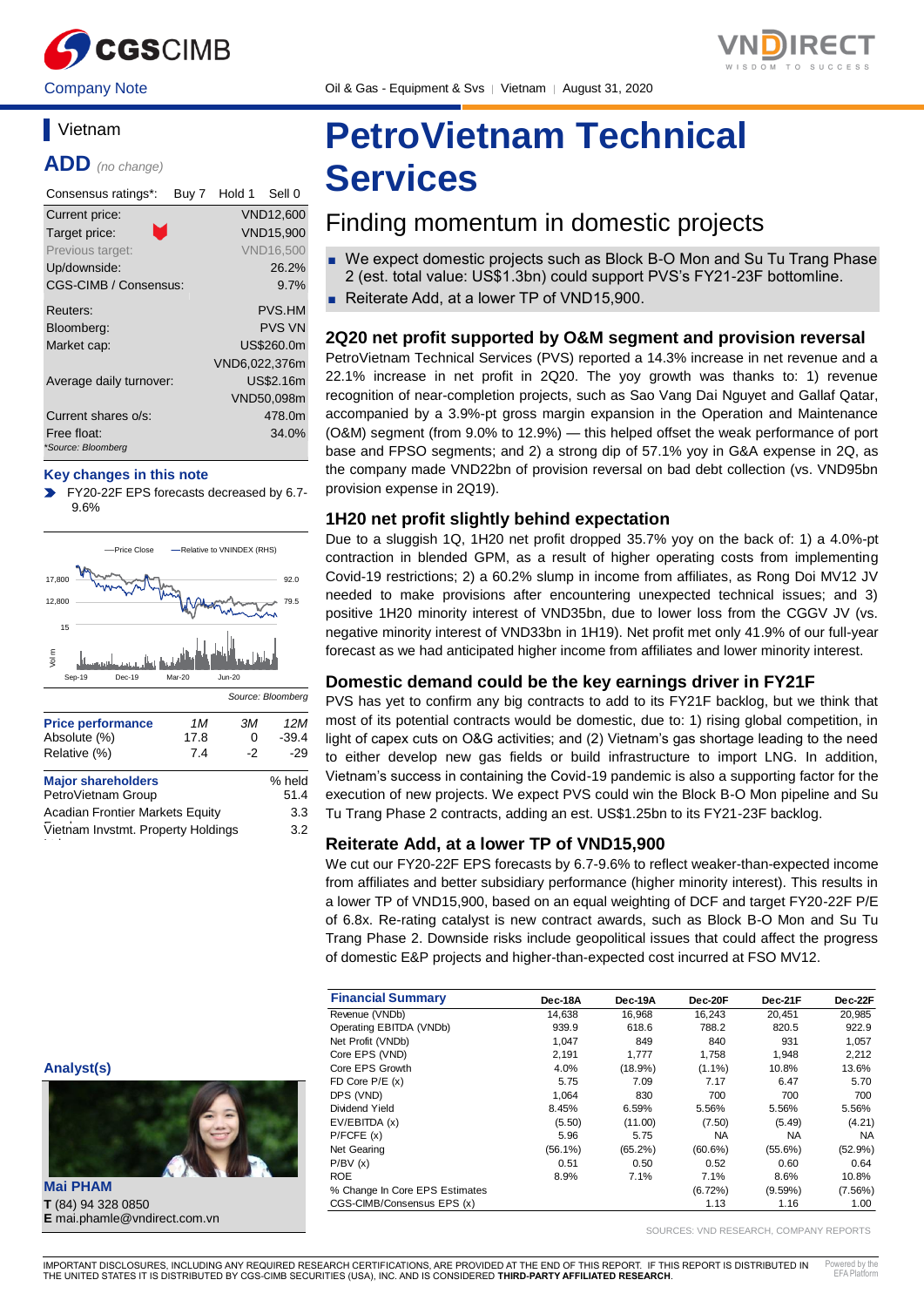



## Finding momentum in domestic projects

### **2Q and 1H20 results overview**

| FYE Dec (VNDbn)                  | <b>2Q20</b> | <b>2Q19</b> | % yoy            | 1H <sub>20</sub> | 1H <sub>19</sub> | $%$ yoy         | <b>vs. FY20</b><br>forecast | <b>Comments</b>                                                                    |
|----------------------------------|-------------|-------------|------------------|------------------|------------------|-----------------|-----------------------------|------------------------------------------------------------------------------------|
| Net revenue                      | 5.518       | 4,826       | 14.3%            | 8,759            | 8,921            | $-1.8%$         | 54.4%                       |                                                                                    |
| Offshore support vessel          | 458         | 491         | $-6.8%$          | 979              | 882              | 11.0%           |                             |                                                                                    |
| FSO/FPSO                         | 1,363       | 429         | 217.5%           | 1,912            | 814              | 135.0%          |                             |                                                                                    |
| Seismic survey & ROV             | 76          | 297         | $-74.4%$         | 152              | 351              | $-56.5%$        |                             |                                                                                    |
| Port base                        | 412         | 349         | 18.0%            | 784              | 737              | 6.4%            |                             |                                                                                    |
| Mechanics & construction (M&C)   | 2,756       | 2,720       | 1.3%             | 4,173            | 5,383            | $-22.5%$        |                             |                                                                                    |
| Operation and maintenance (O&M)  | 299         | 367         | $-18.5%$         | 494              | 481              | 2.6%            |                             |                                                                                    |
| Other services                   | 155         | 173         | $-10.8%$         | 264              | 273              | $-3.2%$         |                             |                                                                                    |
| <b>Gross profit</b>              | 245         | 376         | $-34.8%$         | 437              | 800              | $-45.4%$        | 44.4%                       |                                                                                    |
| Offshore support vessel          | 26          | 42          | $-39.2%$         | 56               | 84               | $-33.7%$        |                             |                                                                                    |
| FSO/FPSO                         | 40          | 45          | $-11.0%$         | 63               | 91               | $-30.6%$        |                             |                                                                                    |
| Seismic survey & ROV             | 13          | 48          | $-72.4%$         | 8                | 35               | $-77.2%$        |                             |                                                                                    |
| Port base                        | 49          | 90          | $-45.4%$         | 119              | 174              | $-31.8%$        |                             |                                                                                    |
| Mechanics & construction (M&C)   | 64          | 96          | $-33.6%$         | 125              | 336              | $-62.9%$        |                             |                                                                                    |
| Operation and maintenance (O&M)  | 39          | 33          | 17.4%            | 50               | 39               | 27.5%           |                             |                                                                                    |
| Other services                   | 15          | 23          | $-33.3%$         | 17               | 41               | $-58.6%$        |                             |                                                                                    |
| Gross profit margin              | 4.4%        |             | 7.8% -3.3% pts   | 5.0%             | $9.0\%$          | -4.0% pts       |                             |                                                                                    |
| Offshore support vessel          | 5.6%        |             | 8.6% -3.0% pts   | 5.7%             |                  | 9.6% -3.9% pts  |                             |                                                                                    |
| FSO/FPSO                         | 2.9%        |             | 10.4% -7.5% pts  | 3.3%             |                  | 11.1% -7.9% pts |                             |                                                                                    |
| Seismic survey & ROV             | <b>NA</b>   |             | 9.9% +1.2% pts   | 5.2%             |                  | 9.9% -4.7% pts  |                             |                                                                                    |
| Port base                        | 11.9%       |             | 25.8% -13.8% pts | 15.1%            |                  | 23.6% -8.5% pts |                             |                                                                                    |
| Mechanics & construction (M&C)   | 2.3%        |             | 3.5% -1.2% pts   | 3.0%             |                  | 6.2% -3.3% pts  |                             |                                                                                    |
| Operation and maintenance (O&M)  | 12.9%       |             | 9.0% +4.0% pts   | 10.1%            |                  | 8.1% +2.0% pts  |                             |                                                                                    |
| Other services                   | 10.0%       |             | 13.4% -3.4% pts  | 6.4%             |                  | 15.1% -8.6% pts |                             |                                                                                    |
| SG&A expenses                    | (132)       | (307)       | $-57.1%$         | (280)            | (464)            | $-35.1%$        |                             | 40.1% Due to provision reversal following bad debt collection from PVEP            |
| Net financial income (expenses)  | 33          | 74          | $-55.8%$         | 109              | 110              | $-0.9%$         |                             | 64.1% Higher interest income and FX gain                                           |
| Gain/loss from investment in JVs | 129         | 225         | $-42.7%$         | 161              | 404              | $-60.2%$        | 32.1%                       | Provision expense booked at Rong Doi MV12 JV due to unexpected technical<br>issues |
| Pre-tax profit                   | 429         | 235         | 83.1%            | 606              | 716              | $-15.3%$        | 56.2%                       |                                                                                    |
| Profit after tax                 | 292         | 169         | 72.9%            | 412              | 554              | $-25.5%$        | 48.1%                       |                                                                                    |
| Minority interest                | 25          | (50)        | $-150.8%$        | (35)             | 33               | <b>NA</b>       | <b>NA</b>                   |                                                                                    |
| Net profit                       | 266         | 218         | 22.1%            | 378              | 587              | $-35.7%$        | 41.9%                       |                                                                                    |

#### **Update on PVS's current and potential projects**

According to PVS, the five potential projects that could be added to its backlog in the next few years include: 1) Block B-O Mon, 2) Blue Whale, 3) Nhon Trach 3-4 power plants, 4) LNG terminals, and 5) small projects such as Su Tu Trang Phase 2 development, fuel warehouses, etc. The small-project segment already includes the business cooperation contract (BCC) that PVS signed in early-Aug with PV Gas (GAS VN, Hold, TP: VND70,000) and PVPower (POW VN, Add, TP: VND13,600). According to a company representative, this contract is still at a preliminary stage, and PVS would be mainly involved in providing services and operating the gas-electricity-port supply chain.

In our view, the most likely contract in FY21F would be Block B-O Mon pipeline, the EPC bidding of which would end in Sep 2020. PVS said the quality of the company's work has been proved through the Sao Vang Dai Nguyet project, which would support its bid for the Block B-O Mon project.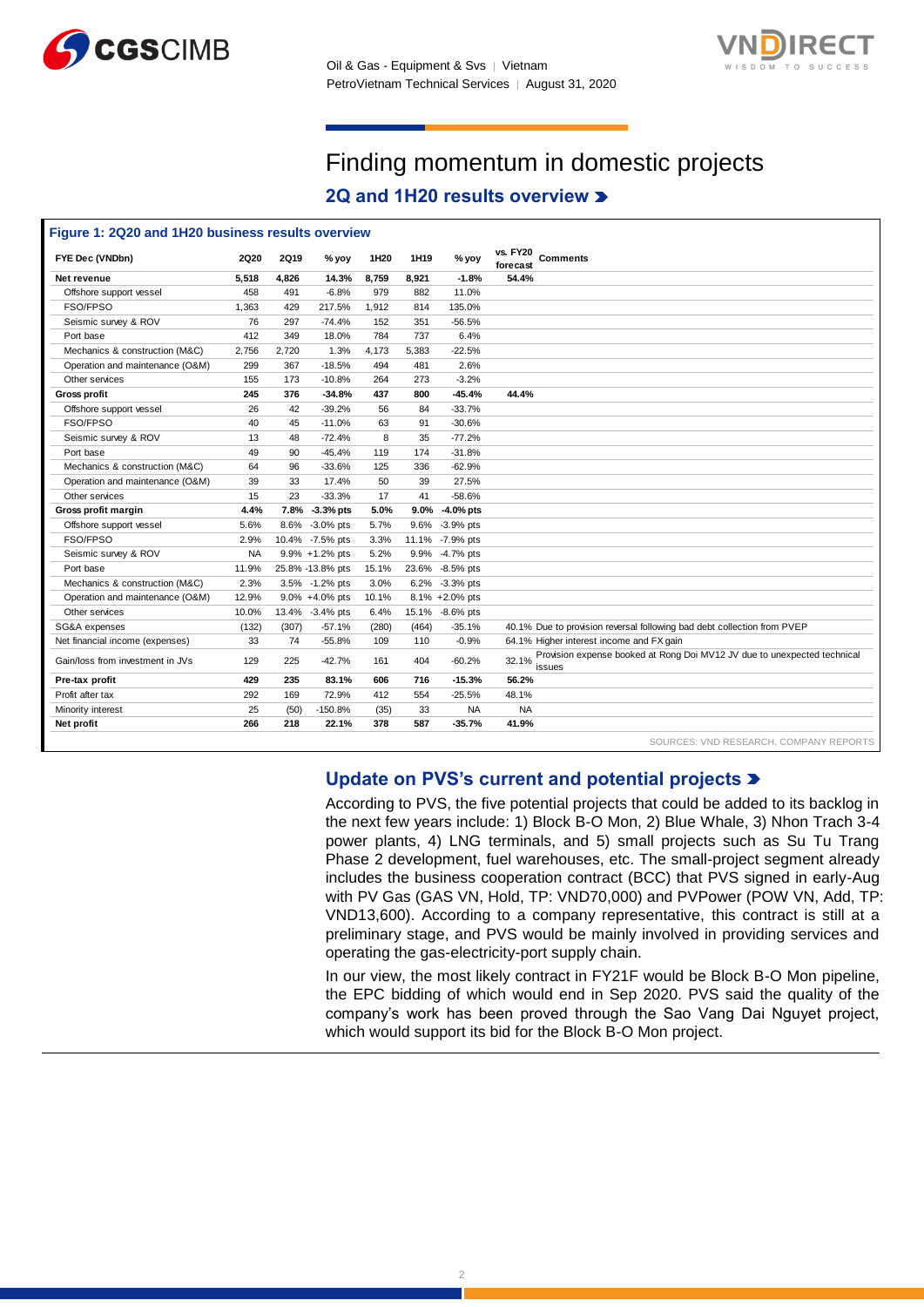



|                                                             | Figure 2: PVS's key projects in M&C segment |      |                                           |                                                                                                                                                                                                                                                                                                                                                                              |  |  |  |  |  |  |  |
|-------------------------------------------------------------|---------------------------------------------|------|-------------------------------------------|------------------------------------------------------------------------------------------------------------------------------------------------------------------------------------------------------------------------------------------------------------------------------------------------------------------------------------------------------------------------------|--|--|--|--|--|--|--|
| Project                                                     | Est. contract<br>value*<br>(US\$m)          | Est. | revenue Expected<br>in FY20F project span | <b>Status</b>                                                                                                                                                                                                                                                                                                                                                                |  |  |  |  |  |  |  |
| Incorporated                                                |                                             |      |                                           |                                                                                                                                                                                                                                                                                                                                                                              |  |  |  |  |  |  |  |
| <b>Gallaf Qatar</b>                                         | 320                                         |      | 144 2019 - 1Q21F                          | Under development. PVS has successfully transported around 1,000 staff to Qatar for the final<br>stage (T&I, hook-up to existing platform) of the project.                                                                                                                                                                                                                   |  |  |  |  |  |  |  |
| Sao Vang Dai Nguyet (SVDN)                                  | 500                                         |      | 60 2018 - 2021F                           | Under development. The schedule for first gas remained in 4Q20F.                                                                                                                                                                                                                                                                                                             |  |  |  |  |  |  |  |
| SVDN intrafield and pipeline<br>connecting to Nam Con Son 2 | 96                                          |      | 67 3Q19 - 2021F                           | Contract signed in Oct 2019. Should progress in line with the development of SVDN fields.                                                                                                                                                                                                                                                                                    |  |  |  |  |  |  |  |
| Nam Con Son 2 Phase 2                                       | 26                                          |      | 20 3Q19 - 1Q21F                           | Major EPC contractors selected in 3Q19. PTSC was chosen as the sub-contractor for the<br>c.US\$130m subsea pipeline EPC contract (TechnipFMC as main contractor). We estimate<br>that PVS could record US\$26m of revenue during FY20-21F for this contract.                                                                                                                 |  |  |  |  |  |  |  |
| LNG Thi Vai terminal                                        | 78                                          |      | 27 3Q19 - 4Q22F                           | EPC contract awarded in Jun 2019. Project started in Oct 2019. PVS has a 39% stake in the<br>project.                                                                                                                                                                                                                                                                        |  |  |  |  |  |  |  |
| Su Tu Trang Phase 2                                         | 250                                         |      | 2021 - 2023F                              | First gas of Phase 2A/2B are expected from Dec 2020F/4Q23F.                                                                                                                                                                                                                                                                                                                  |  |  |  |  |  |  |  |
| Block B - O Mon pipeline                                    | 1,000                                       |      | 2021 - 2023F                              | EPC tender opened in Feb 2020 and extended from Jul to Sep 2020. First gas expected in<br>2023F.                                                                                                                                                                                                                                                                             |  |  |  |  |  |  |  |
| Nam Du - U Minh                                             | 150                                         |      | 2021 - 2023F                              | According to Jadestone, the company is under ongoing discussions with the Vietnamese<br>government relating to a gas sales and purchase agreement. Jadestone anticipates<br>completing the gas sales and purchase agreement alongside the eventual field development<br>plan approval. Discussions are progressing, with a view to reaching an agreement later this<br>year. |  |  |  |  |  |  |  |
| Unincorporated                                              |                                             |      |                                           |                                                                                                                                                                                                                                                                                                                                                                              |  |  |  |  |  |  |  |
| Block B - O Mon field                                       | 6,700                                       |      | 2021 - 2023F                              | FEED contract completed. Tender packages would be opened in line with the progress of<br>downstream gas-fired power plant projects.                                                                                                                                                                                                                                          |  |  |  |  |  |  |  |
| <b>Blue Whale</b>                                           | <b>NA</b>                                   |      | 2021 - 2024F                              | FEED contract awarded to Saipem in Feb 2019. In Jul 2020, PVN and EVN said they were<br>working with ExxonMobil to finalise gas sale and eletricity agreements. First gas expected in<br>4Q23F.                                                                                                                                                                              |  |  |  |  |  |  |  |
| Lac Da Vang                                                 | <b>NA</b>                                   |      | 2021 - 2023F                              | ODP was approved in Sep 2019. Murphy (the field operator) expected FID to be approved in<br>2020F but we think this project could be delayed further.                                                                                                                                                                                                                        |  |  |  |  |  |  |  |
|                                                             |                                             |      |                                           | SOURCES: VND RESEARCH, COMPANY REPORTS                                                                                                                                                                                                                                                                                                                                       |  |  |  |  |  |  |  |

In addition, while there has not been any operating LNG-based power plants in Vietnam to date, our rough calculation results in a total of 25 LNG projects with an estimated capacity of 50GW (almost equal to Vietnam's installed capacity of 55GW as at end-2019) at different stages of development. This calls for the need to build infrastructure for such plants, specifically LNG terminals to import the material, thereby creating huge opportunities for service providers such as PVS. Although we do not incorporate any LNG terminal contracts into PVS's valuation model, except for LNG Thi Vai, we see these contracts as an upside to our valuation.

#### **Forecast revision**

|                                            |        | 2020F      |          |        | 2021F      |          |        | 2022F      |          | <b>Comment</b>                                                                                                                                                                                                                                                                                                                   |
|--------------------------------------------|--------|------------|----------|--------|------------|----------|--------|------------|----------|----------------------------------------------------------------------------------------------------------------------------------------------------------------------------------------------------------------------------------------------------------------------------------------------------------------------------------|
| <b>VNDbn</b>                               | Old    | <b>New</b> | %Δ       | Old    | <b>New</b> | %Δ       | Old    | <b>New</b> | %Δ       |                                                                                                                                                                                                                                                                                                                                  |
| Net revenue                                | 16,105 | 16,243     | 0.9%     | 20,438 | 20,451     | 0.1%     | 20,971 | 20,985     | 0.1%     |                                                                                                                                                                                                                                                                                                                                  |
| Gross profit                               | 984    | 933        | $-5.1%$  | 1,282  | 1,216      | $-5.1%$  | 1,313  | 1,281      | $-2.4%$  |                                                                                                                                                                                                                                                                                                                                  |
| Selling expenses                           | (102)  | (103)      | 0.9%     | (130)  | (130)      | 0.1%     | (133)  | (133)      | 0.1%     |                                                                                                                                                                                                                                                                                                                                  |
| G&A expenses                               | (596)  | (520)      | $-12.8%$ | (818)  | (783)      | $-4.3%$  | (839)  | (803)      | $-4.3%$  | We cut FY20-22F G&A expense from 4.0% of revenue to<br>3.8% of revenue to reflect the company's efforts to cut<br>costs. In addition, we take into account the provision<br>reversal in 1H20 thanks to bad debt collection.                                                                                                      |
| Operating profit                           | 285    | 310        | 8.6%     | 334    | 304        | $-9.1%$  | 341    | 345        | 1.3%     |                                                                                                                                                                                                                                                                                                                                  |
| Gain/loss from<br>investment in associates | 501    | 423        | $-15.6%$ | 622    | 550        | $-11.5%$ | 782    | 703        | $-10.1%$ | We lower the forecast for income from affiliates,<br>assuming a US\$20m provision at Rong Doi MV12 JV,<br>which PVS would bear 33% of the burden. In addition, we<br>reduce FPSO Ruby's charter rate from FY21F by 9% on<br>average, as the customer is asking for a lower day rate<br>upon contract renegotiation at end-FY20F. |
| Pre-tax profit                             | 1,078  | 1,085      | 0.6%     | 1,233  | 1,202      | $-2.5%$  | 1,369  | 1,366      | $-0.3%$  |                                                                                                                                                                                                                                                                                                                                  |
| Net profit                                 | 901    | 840        | $-6.7%$  | 1,030  | 931        | $-9.6%$  | 1,144  | 1,057      | $-7.6%$  |                                                                                                                                                                                                                                                                                                                                  |
| EPS (VND)                                  | 1,884  | 1,758      | $-6.7%$  | 2,154  | 1,948      | $-9.6%$  | 2,393  | 2,212      | $-7.6%$  |                                                                                                                                                                                                                                                                                                                                  |

The key changes in our FY20-22F assumptions include provision reversal following PVEP's debt repayment, and increased provisions for the technical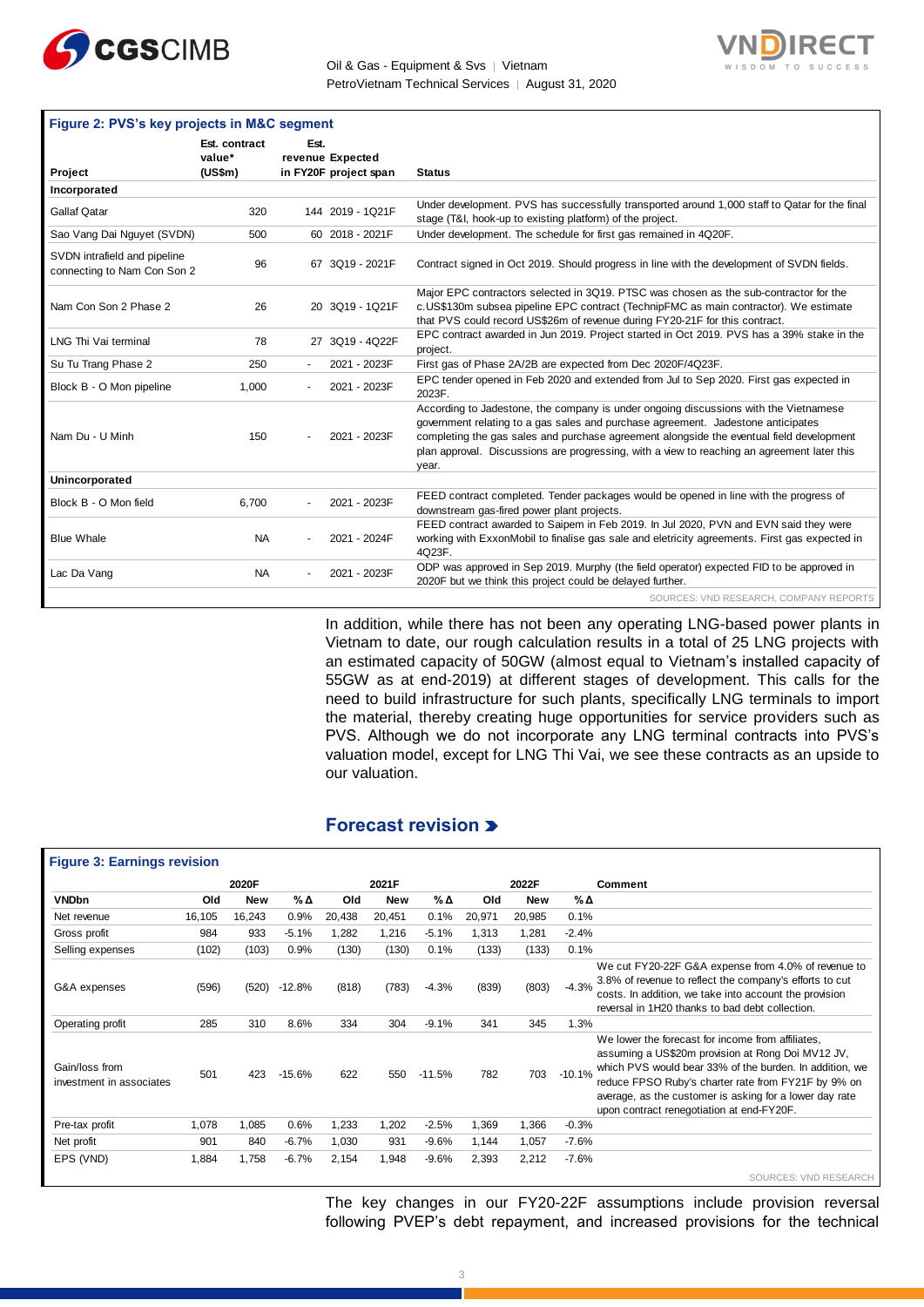



issues at Rong Doi MV12 JV (Modec is the operator and owns 42%, PTSC owns 33%, and Mitsui owns the remaining 25%) in FY20F.

To be specific, in Dec 2019, the FSO MV12, which belongs to Rong Doi MV12 JV, encountered unexpected technical issues regarding its anchoring and subsea systems. The FSO had to stop operations in 1H20, leading to a loss of VND125bn for the JV (vs. VND4bn profit generated in 1H19). By Aug 2020, the FSO has been temporarily repaired to resume oil drilling at Rong Doi field. For the full year, we forecast FSO MV12's total loss at VND162bn, given an estimated total repair expense of US\$15m-20m (fully provisioned for in FY20F).

#### **Reiterate Add at a lower TP of VND15,900**

| <b>Figure 4: Cost of equity assumption</b> |                      | Figure 5: WACC and terminal growth |                      |
|--------------------------------------------|----------------------|------------------------------------|----------------------|
| <b>Cost of equity</b>                      |                      | <b>VNDbn</b>                       |                      |
| <b>Risk Free Rate</b>                      | 4.0%                 | Equity Value                       | 9,798                |
| <b>Beta</b>                                | 1.7                  | Debt                               | 1,356                |
| <b>Risk Premium</b>                        | 11.0%                | Cost of Debt                       | 3.0%                 |
| <b>Cost of Equity</b>                      | 22.7%                | Tax Rate                           | 20.5%                |
|                                            |                      | <b>WACC</b>                        | 20.2%                |
|                                            |                      | <b>Perpetual Growth Rate</b>       | $1.0\%$              |
|                                            | SOURCE: VND RESEARCH |                                    | SOURCE: VND RESEARCH |

| <b>Figure 6: Blended target price</b> |                               |        |                           |
|---------------------------------------|-------------------------------|--------|---------------------------|
|                                       | <b>Implied</b><br>share price | Weight | Weighted<br>share price   |
| <b>Method</b>                         | (VND)                         | (%)    | (VND)                     |
| <b>DCF</b>                            | 18,381                        | 50%    | 9,190                     |
| FY20-22F target P/E of 6.8x           | 13,413                        | 50%    | 6,707                     |
| <b>Blended value</b>                  |                               |        | 15,897                    |
| Target price                          |                               |        | 15,900                    |
|                                       |                               |        | <b>URCE: VND RESEARCH</b> |



4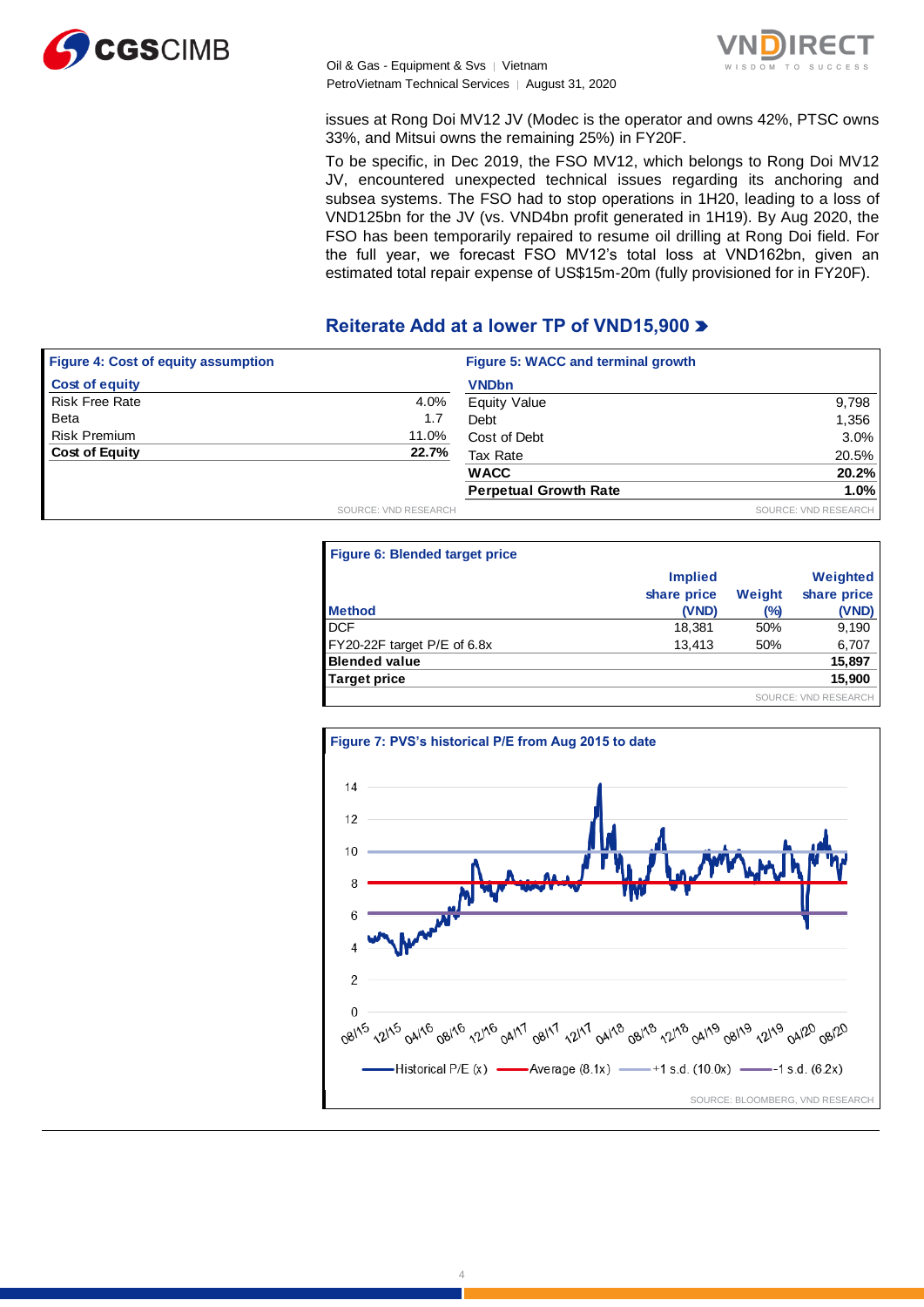



#### **Figure 8: Peer comparison**

|                              | <b>Bloomberg</b> |                   | Share<br>Price<br>(local | Target<br>Price<br>(local | <b>Market</b><br>Cap |           | P/E(x)    |           | 3-yr fw<br><b>CAGR</b><br><b>EPS</b>                                    |     | P/BV(x) |              |           | <b>ROE (%)</b> |              |          | <b>ROA (%)</b> |         |
|------------------------------|------------------|-------------------|--------------------------|---------------------------|----------------------|-----------|-----------|-----------|-------------------------------------------------------------------------|-----|---------|--------------|-----------|----------------|--------------|----------|----------------|---------|
| Company                      | Ticker           | Recom.            | curr)                    |                           | curr) (US\$ m)       | TTM       | FY20F     | FY21F     | (%)                                                                     | TTM | FY20F   | <b>FY21F</b> | TТM       | <b>FY20F</b>   | <b>FY21F</b> | TTM      | FY20F          | FY21F   |
| <b>PV Technical Services</b> | <b>PVS VN</b>    | <b>ADD</b>        | 12,600                   | 15,900                    | 262                  | 9.7       | 7.3       | 6.6       | 7.6%                                                                    | 0.5 | 0.5     | 0.6          | 5.0%      | 7.2%           | 8.6%         | 2.3%     | 3.4%           | 3.8%    |
| Malaysia Marine Eng          |                  | MMHE MK NOT RATED | 0.37                     | <b>NA</b>                 | 142                  | <b>NA</b> | <b>NA</b> | 37.0      | NA                                                                      | 0.3 | 0.3     | 0.3          | $-17.7\%$ | $-3.6%$        | 1.0%         | $-12.6%$ | $-2.8%$        | $0.9\%$ |
| Yinson Holdings              | YNS MK           | ADD               | 6.32                     | 6.94                      | 1.619                | 33.6      | 33.2      | 15.6      | 35.9%                                                                   | 1.9 | 2.0     | 1.9          | 5.8%      | 2.5%           | 8.6%         | 2.1%     | 2.4%           | 4.1%    |
| Sembcorp Marine              | SMM SP           | <b>HOLD</b>       | 0.21                     | 0.46                      | 323                  | <b>NA</b> | <b>NA</b> | <b>NA</b> | $-59.5%$                                                                | 0.3 | 0.2     | 0.2          | $-6.1%$   | $-13.1%$       | $-4.1%$      | $-1.6%$  | $-3.3%$        | $-1.0%$ |
| Hyundai Engineering          | 000720 KS        | <b>HOLD</b>       | 32.650                   | 45.000                    | 3.070                | 10.7      | 7.2       | 6.9       | <b>NA</b>                                                               | 0.5 | 0.5     | 0.4          | 5.0%      | 6.7%           | 6.7%         | 1.8%     | 2.4%           | 2.4%    |
| Keppel Corp                  | <b>KEP SP</b>    | ADD               | 4.63                     | 6.46                      | 6.195                | <b>NA</b> | <b>NA</b> | 11.9      | 5.3%                                                                    | 0.8 | 0.8     | 0.8          | $.7\%$    | $-2.2%$        | 6.5%         | $-0.6%$  | $-0.8%$        | 2.4%    |
| Average (all)                |                  |                   |                          |                           | 1.935                | 18.0      | 15.9      | 15.6      | $-2.7%$                                                                 | 0.7 | 0.7     | 0.7          | $-1.6%$   | $-0.4%$        | 4.5%         | $-1.4%$  | 0.2%           | 2.1%    |
| Average (excluding PVS)      |                  |                   |                          |                           | 2,270                | 22.1      | 20.2      | 17.8      | $-6.1%$                                                                 | 0.8 | 0.7     | 0.7          | $-3.0%$   | $-1.9%$        | 3.7%         | $-2.2%$  | $-0.4%$        | 1.8%    |
|                              |                  |                   |                          |                           |                      |           |           |           | SOURCES: VND RESEARCH, CGS-CIMB RESEARCH, BLOOMBERG (DATA AS AT 31 AUG) |     |         |              |           |                |              |          |                |         |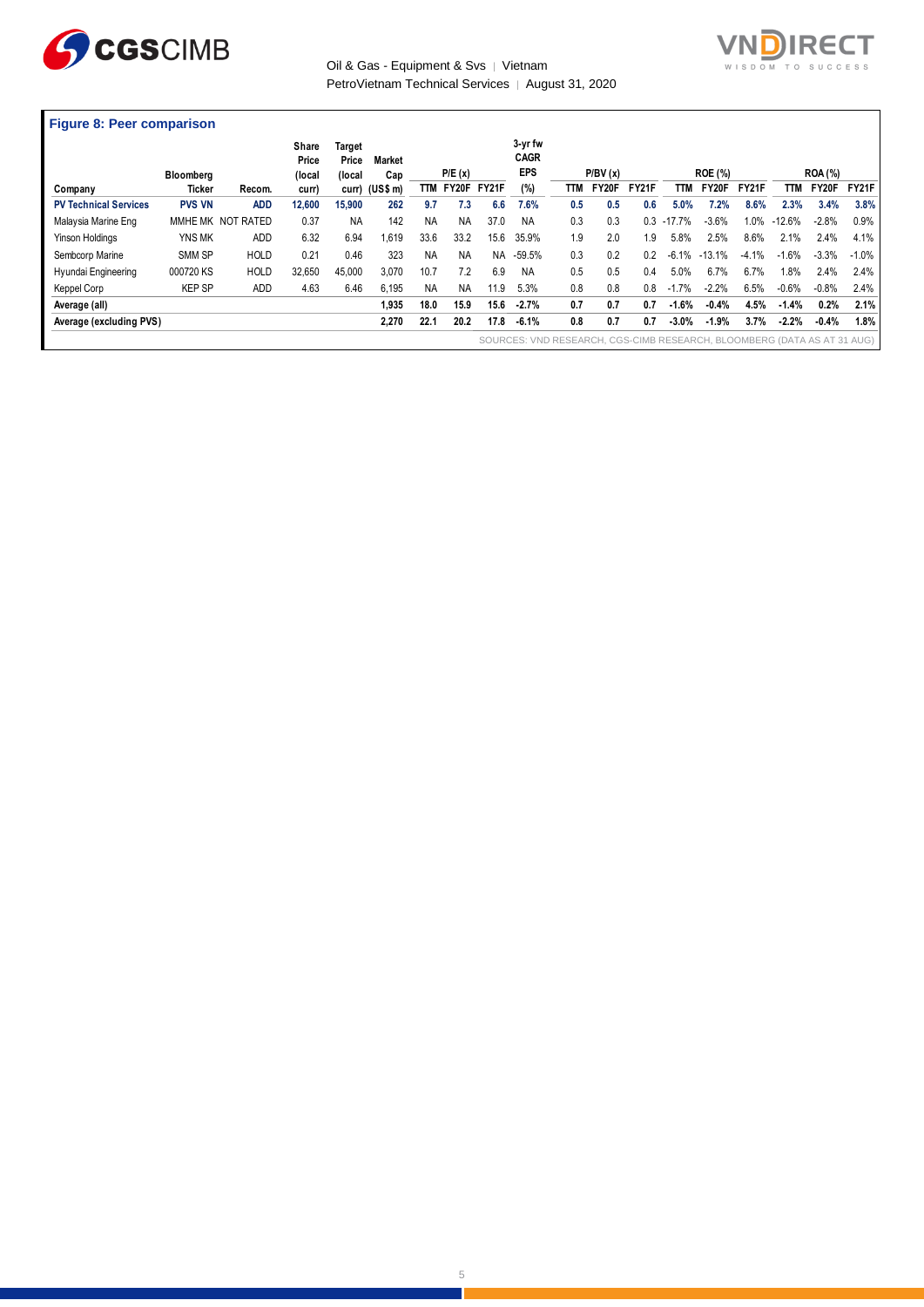



#### **BY THE NUMBERS**



#### **Profit & Loss**

| (VNDb)                                    | Dec-18A | Dec-19A | Dec-20F | Dec-21F | Dec-22F |
|-------------------------------------------|---------|---------|---------|---------|---------|
| <b>Total Net Revenues</b>                 | 14,638  | 16,968  | 16,243  | 20,451  | 20,985  |
| <b>Gross Profit</b>                       | 1,119   | 898     | 933     | 1,216   | 1,281   |
| <b>Operating EBITDA</b>                   | 940     | 619     | 788     | 821     | 923     |
| Depreciation And Amortisation             | (567)   | (478)   | (478)   | (517)   | (578)   |
| <b>Operating EBIT</b>                     | 373     | 140     | 310     | 304     | 345     |
| Financial Income/(Expense)                | 440     | 253     | 229     | 192     | 158     |
| Pretax Income/(Loss) from Assoc.          | 723     | 581     | 423     | 550     | 703     |
| Non-Operating Income/(Expense)            | (559)   | 129     | 124     | 156     | 160     |
| Profit Before Tax (pre-El)                | 976     | 1,103   | 1,085   | 1,202   | 1,366   |
| <b>Exceptional Items</b>                  |         |         |         |         |         |
| <b>Pre-tax Profit</b>                     | 976     | 1,103   | 1,085   | 1,202   | 1,366   |
| Taxation                                  | (403)   | (295)   | (222)   | (246)   | (280)   |
| Exceptional Income - post-tax             |         |         |         |         |         |
| <b>Profit After Tax</b>                   | 573     | 808     | 863     | 956     | 1,086   |
| Minority Interests                        | 474     | 41      | (22)    | (25)    | (28)    |
| <b>Preferred Dividends</b>                |         |         |         |         |         |
| FX Gain/(Loss) - post tax                 |         |         |         |         |         |
| Other Adjustments - post-tax              |         |         |         |         |         |
| <b>Net Profit</b>                         | 1,047   | 849     | 840     | 931     | 1,057   |
| <b>Recurring Net Profit</b>               | 1,047   | 849     | 840     | 931     | 1,057   |
| <b>Fully Diluted Recurring Net Profit</b> | 1,047   | 849     | 840     | 931     | 1,057   |

#### **Cash Flow**

| (VNDb)                           | Dec-18A  | Dec-19A  | Dec-20F  | Dec-21F  | Dec-22F  |
|----------------------------------|----------|----------|----------|----------|----------|
| <b>EBITDA</b>                    | 940      | 619      | 788      | 821      | 923      |
| Cash Flow from Invt. & Assoc.    | (997)    | (855)    | (722)    | (809)    | (926)    |
| Change In Working Capital        | (710)    | 1,367    | (84)     | (459)    | (102)    |
| (Incr)/Decr in Total Provisions  | 90       | 154      | $\Omega$ | $\Omega$ | $\Omega$ |
| Other Non-Cash (Income)/Expense  | 36       | 485      | 297      | 382      | 443      |
| <b>Other Operating Cashflow</b>  | 1,055    | 495      | 688      | 724      | 785      |
| Net Interest (Paid)/Received     | (36)     | (39)     | (41)     | (38)     | (38)     |
| Tax Paid                         | (187)    | (320)    | (233)    | (258)    | (293)    |
| <b>Cashflow From Operations</b>  | 192      | 1,906    | 692      | 362      | 790      |
| Capex                            | (355)    | (766)    | (733)    | (923)    | (567)    |
| Disposals Of FAs/subsidiaries    | 2        | 5        | 5        | 5        | 5        |
| Acq. Of Subsidiaries/investments |          |          |          |          |          |
| <b>Other Investing Cashflow</b>  | 1,428    | (545)    | (545)    | (545)    | (545)    |
| Cash Flow From Investing         | 1,075    | (1, 306) | (1, 273) | (1, 463) | (1, 106) |
| Debt Raised/(repaid)             | (256)    | 448      | (316)    | 147      | (154)    |
| Proceeds From Issue Of Shares    |          |          |          |          |          |
| Shares Repurchased               |          |          |          |          |          |
| Dividends Paid                   | (509)    | (397)    | (335)    | (335)    | (335)    |
| <b>Preferred Dividends</b>       |          |          |          |          |          |
| <b>Other Financing Cashflow</b>  | $\Omega$ | $\Omega$ | $\Omega$ | $\Omega$ | $\Omega$ |
| <b>Cash Flow From Financing</b>  | (765)    | 52       | (651)    | (188)    | (489)    |
| <b>Total Cash Generated</b>      | 502      | 651      | (1, 232) | (1,288)  | (805)    |
| <b>Free Cashflow To Equity</b>   | 1,011    | 1,048    | (897)    | (954)    | (470)    |
| <b>Free Cashflow To Firm</b>     | 1,303    | 639      | (540)    | (1,062)  | (278)    |

SOURCES: VND RESEARCH, COMPANY REPORTS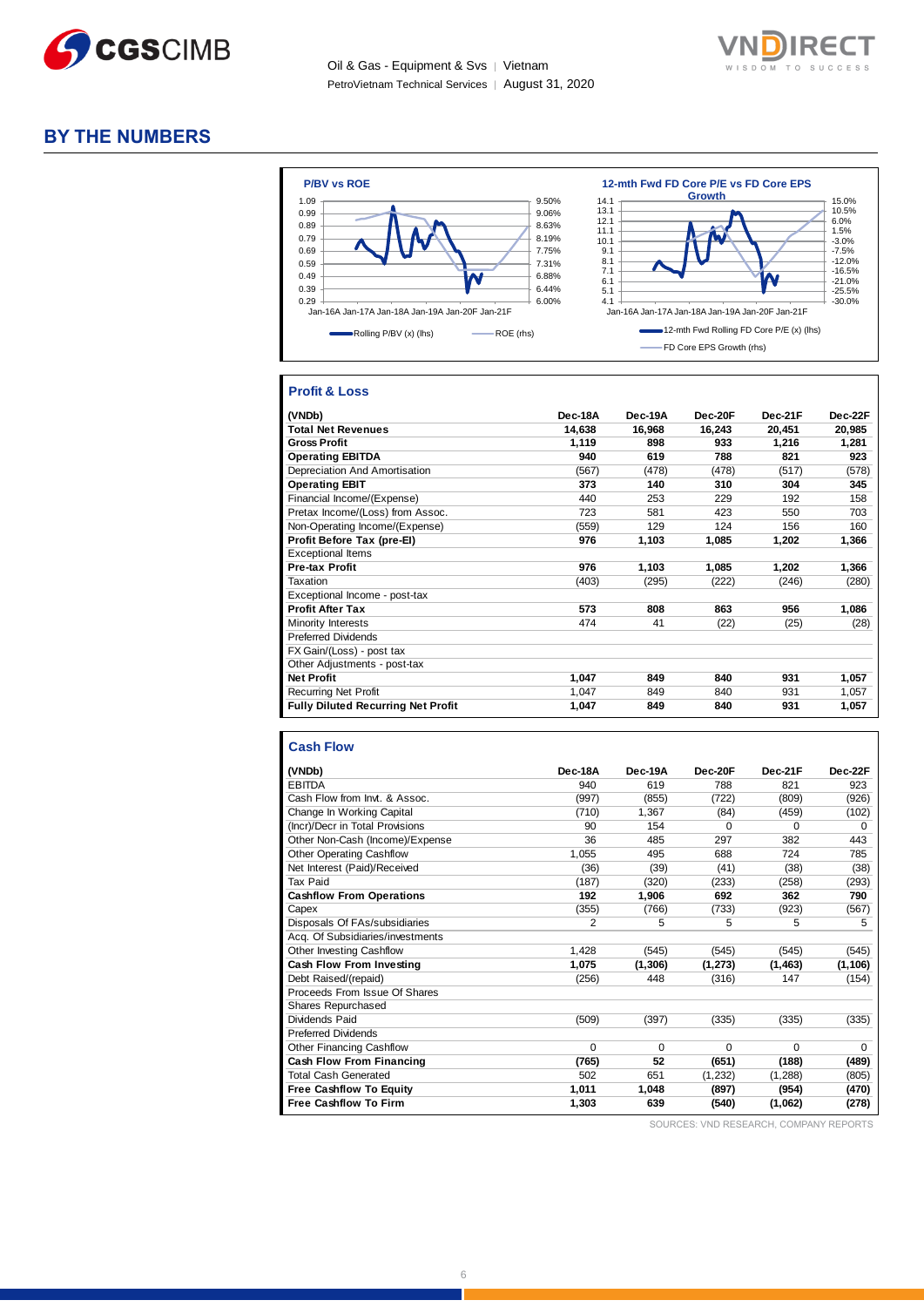



#### **BY THE NUMBERS… cont'd**

| <b>Balance Sheet</b>                       |          |          |          |          |          |
|--------------------------------------------|----------|----------|----------|----------|----------|
| (VNDb)                                     | Dec-18A  | Dec-19A  | Dec-20F  | Dec-21F  | Dec-22F  |
| <b>Total Cash And Equivalents</b>          | 8.037    | 9.692    | 8.460    | 7.171    | 6.366    |
| <b>Total Debtors</b>                       | 5.006    | 4.627    | 4.611    | 5.805    | 5,957    |
| Inventories                                | 494      | 1.269    | 795      | 999      | 1,024    |
| <b>Total Other Current Assets</b>          | 591      | 396      | 379      | 477      | 490      |
| <b>Total Current Assets</b>                | 14.129   | 15.984   | 14,245   | 14.453   | 13,837   |
| <b>Fixed Assets</b>                        | 2.634    | 3.177    | 3,432    | 3.838    | 3,827    |
| <b>Total Investments</b>                   | 4.937    | 5.372    | 5,256    | 5,269    | 5,271    |
| <b>Intangible Assets</b>                   | $\Omega$ | $\Omega$ | $\Omega$ | $\Omega$ | $\Omega$ |
| <b>Total Other Non-Current Assets</b>      | 1.390    | 1.471    | 1.471    | 1.471    | 1,471    |
| <b>Total Non-current Assets</b>            | 8,961    | 10,020   | 10.159   | 10.579   | 10,569   |
| Short-term Debt                            | 721      | 771      | 337      | 417      | 324      |
| Current Portion of Long-Term Debt          |          |          |          |          |          |
| <b>Total Creditors</b>                     | 3.277    | 4,356    | 3,768    | 4.787    | 4,872    |
| <b>Other Current Liabilities</b>           | 2.827    | 3.867    | 3.702    | 4.661    | 4.783    |
| <b>Total Current Liabilities</b>           | 6.825    | 8.995    | 7.807    | 9.866    | 9,978    |
| <b>Total Long-term Debt</b>                | 193      | 584      | 702      | 769      | 708      |
| Hybrid Debt - Debt Component               |          |          |          |          |          |
| <b>Total Other Non-Current Liabilities</b> | 3.366    | 3.641    | 3.641    | 3.641    | 3,641    |
| <b>Total Non-current Liabilities</b>       | 3,559    | 4,225    | 4,343    | 4,409    | 4,349    |
| <b>Total Provisions</b>                    | $\Omega$ | $\Omega$ | $\Omega$ | $\Omega$ | $\Omega$ |
| <b>Total Liabilities</b>                   | 10,384   | 13,220   | 12,150   | 14,275   | 14,327   |
| Shareholders' Equity                       | 11,872   | 12.070   | 11,563   | 10,090   | 9,440    |
| Minority Interests                         | 833      | 714      | 692      | 667      | 639      |
| <b>Total Equity</b>                        | 12,705   | 12.784   | 12,254   | 10,757   | 10.079   |

#### **Key Ratios**

|                                  | Dec-18A   | Dec-19A    | Dec-20F   | Dec-21F | Dec-22F |
|----------------------------------|-----------|------------|-----------|---------|---------|
| Revenue Growth                   | (13.5%)   | 15.9%      | $(4.3\%)$ | 25.9%   | 2.6%    |
| Operating EBITDA Growth          | $(3.0\%)$ | $(34.2\%)$ | 27.4%     | 4.1%    | 12.5%   |
| Operating EBITDA Margin          | 6.42%     | 3.65%      | 4.85%     | 4.01%   | 4.40%   |
| Net Cash Per Share (VND)         | 14.903    | 17.441     | 15.525    | 12.522  | 11,161  |
| BVPS (VND)                       | 24.839    | 25.253     | 24,191    | 21,110  | 19,751  |
| <b>Gross Interest Cover</b>      | 13.91     | 4.15       | 8.70      | 9.17    | 10.45   |
| <b>Effective Tax Rate</b>        | 41.3%     | 26.7%      | 20.5%     | 20.5%   | 20.5%   |
| Net Dividend Payout Ratio        | 48.6%     | 46.7%      | 39.8%     | 35.9%   | 31.6%   |
| <b>Accounts Receivables Days</b> | 132.1     | 103.6      | 104.1     | 93.0    | 102.3   |
| <b>Inventory Days</b>            | 12.96     | 20.02      | 24.68     | 17.03   | 18.74   |
| Accounts Payables Days           | 84.69     | 81.93      | 89.63     | 74.62   | 82.23   |
| <b>ROIC</b> (%)                  | 6.27%     | 2.80%      | 9.12%     | 7.55%   | 8.78%   |
| ROCE (%)                         | 6.30%     | 3.32%      | 4.45%     | 4.45%   | 4.93%   |
| Return On Average Assets         | 0.92%     | 2.47%      | 2.70%     | 3.24%   | 3.88%   |

| <b>Key Drivers</b>           |  |
|------------------------------|--|
| Outetanding Orderhook (VNDh) |  |

|                                                | Dec-18A | Dec-19A | Dec-20F | Dec-21F | Dec-22F |
|------------------------------------------------|---------|---------|---------|---------|---------|
| Outstanding Orderbook (VNDb)                   | 13.070  | 16.991  | 42.072  | 31.871  | 20.305  |
| Order Book Wins (VNDb)                         | N/A     | N/A     | N/A     | N/A     | N/A     |
| Order Book Depletion (VNDb)                    | N/A     | N/A     | N/A     | N/A     | N/A     |
| Average Day Rate Per Ship (US\$)               | N/A     | N/A     | N/A     | N/A     | N/A     |
| No. Of Ships (unit)                            | N/A     | N/A     | N/A     | N/A     | N/A     |
| Average Utilisation Rate (%)                   | N/A     | N/A     | N/A     | N/A     | N/A     |
| Oil Price (US\$/bbl)                           | 71.1    | 64.2    | 45.0    | 55.0    | 57.0    |
| Energy Production Volume (mmboe)               | N/A     | N/A     | N/A     | N/A     | N/A     |
| Average Day Rate - Drilling Rigs (US\$)        | N/A     | N/A     | N/A     | N/A     | N/A     |
| Average Util. Rate - Drilling Rigs (%)         | N/A     | N/A     | N/A     | N/A     | N/A     |
| Average Day Rate - FPUs (US\$)                 | N/A     | N/A     | N/A     | N/A     | N/A     |
| Average Util. Rate - FPUs (%)                  | N/A     | N/A     | N/A     | N/A     | N/A     |
| Total Oil Storage Capacity (000 cbm)           | N/A     | N/A     | N/A     | N/A     | N/A     |
| Equity Share Of Oil Storage Capacity (000 cbm) | N/A     | N/A     | N/A     | N/A     | N/A     |
| Assumed Util. Rate Of Oil Storage Capacity (%) | N/A     | N/A     | N/A     | N/A     | N/A     |

SOURCES: VND RESEARCH, COMPANY REPORTS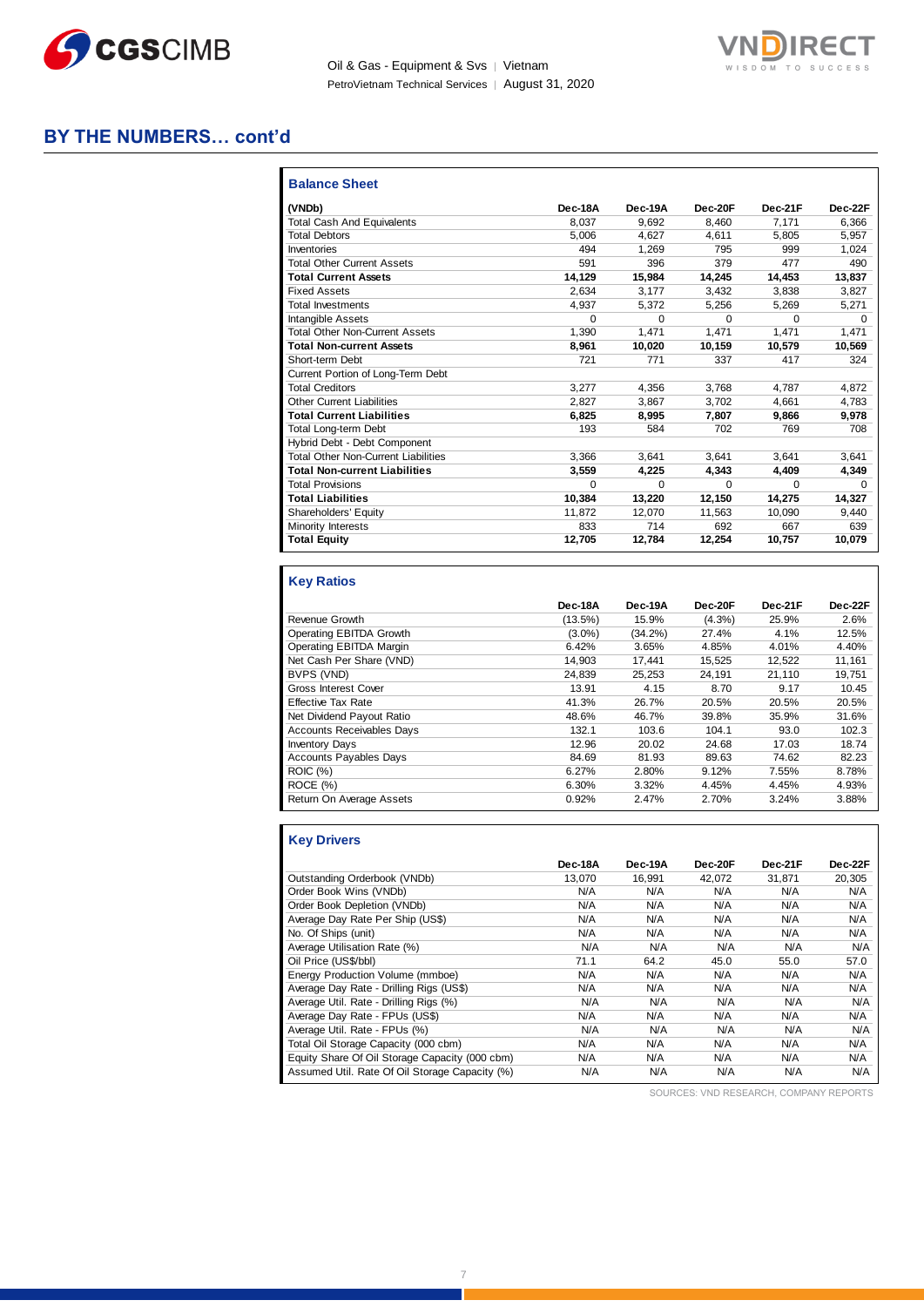



#### **DISCLAIMER**

The content of this report (including the views and opinions expressed therein, and the information comprised therein) has been prepared by and belongs to VNDIRECT Securities Corporation, and is distributed by CGS-CIMB pursuant to an arrangement between VNDIRECT Securities Corporation and CGS-CIMB. VNDIRECT Securities Corporation is not an affiliate of CGS-CIMB.

This report is not directed to, or intended for distribution to or use by, any person or entity who is a citizen or resident of or located in any locality, state, country or other jurisdiction where such distribution, publication, availability or use would be contrary to law or regulation.

By accepting this report, the recipient hereof represents and warrants that he is entitled to receive such report in accordance with the restrictions set forth below and agrees to be bound by the limitations contained herein (including the "Restrictions on Distributions" set out below). Any failure to comply with these limitations may constitute a violation of law. This publication is being supplied to you strictly on the basis that it will remain confidential. No part of this report may be (i) copied, photocopied, duplicated, stored or reproduced in any form by any means or (ii) redistributed or passed on, directly or indirectly, to any other person in whole or in part, for any purpose without the prior written consent of CGS-CIMB.

The information contained in this research report is prepared from data believed to be correct and reliable at the time of issue of this report.

VNDIRECT Securities Corporation may or may not issue regular reports on the subject matter of this report at any frequency and may cease to do so or change the periodicity of reports at any time. Neither VNDIRECT Securities Corporation nor CGS-CIMB is under any obligation to update this report in the event of a material change to the information contained in this report. Neither VNDIRECT Securities Corporation nor CGS-CIMB has any and will accept any, obligation to (i) check or ensure that the contents of this report remain current, reliable or relevant, (ii) ensure that the content of this report constitutes all the information a prospective investor may require, (iii) ensure the adequacy, accuracy, completeness, reliability or fairness of any views, opinions and information, and accordingly, VNDIRECT Securities Corporation, CGS-CIMB and their respective affiliates and related persons including China Galaxy International Financial Holdings Limited ("CGIFHL") and CIMB Group Sdn. Bhd. ("CIMBG") and their respective related corporations (and their respective directors, associates, connected persons and/or employees) shall not be liable in any manner whatsoever for any consequences (including but not limited to any direct, indirect or consequential losses, loss of profits and damages) of any reliance thereon or usage thereof. In particular, VNDIRECT Securities Corporation and CGS-CIMB disclaim all responsibility and liability for the views and opinions set out in this report.

Unless otherwise specified, this report is based upon reasonable sources. Such sources will, unless otherwise specified, for market data, be market data and prices available from the main stock exchange or market where the relevant security is listed, or, where appropriate, any other market. Information on the accounts and business of company(ies) will generally be based on published statements of the company(ies), information disseminated by regulatory information services, other publicly available information and information resulting from our research. Whilst every effort is made to ensure that statements of facts made in this report are accurate, all estimates, projections, forecasts, expressions of opinion and other subjective judgments contained in this report are based on assumptions considered to be reasonable as of the date of the document in which they are contained and must not be construed as a representation that the matters referred to therein will occur. Past performance is not a reliable indicator of future performance. The value of investments may go down as well as up and those investing may, depending on the investments in question, lose more than the initial investment. No report shall constitute an offer or an invitation by or on behalf of CGS-CIMB or VNDIRECT Securities Corporation, or their respective affiliates (including CGIFHL, CIMBG and their respective related corporations) to any person to buy or sell any investments.

CGS-CIMB and/or VNDIRECT Securities Corporation and/or their respective affiliates and related corporations (including CGIFHL, CIMBG and their respective related corporations), their respective directors, associates, connected parties and/or employees may own or have positions in securities of the company(ies) covered in this research report or any securities related thereto and may from time to time add to or dispose of, or may be materially interested in, any such securities. Further, CGS-CIMB and/or VNDIRECT Securities Corporation, and/or their respective affiliates and their respective related corporations (including CGIFHL, CIMBG and their respective related corporations) do and seek to do business with the company(ies) covered in this research report and may from time to time act as market maker or have assumed an underwriting commitment in securities of such company(ies), may sell them to or buy them from customers on a principal basis and may also perform or seek to perform significant investment banking, advisory, underwriting or placement services for or relating to such company(ies) as well as solicit such investment, advisory or other services from any entity mentioned in this report.

CGS-CIMBand/or VNDIRECT Securities Corporation and/or their respective affiliates (including CGIFHL, CIMBG and their respective related corporations) may enter into an agreement with the company(ies) covered in this report relating to the production of research reports. CGS-CIMB and/or VNDIRECT Securities Corporation may disclose the contents of this report to the company(ies) covered by it and may have amended the contents of this report following such disclosure.

The analyst responsible for the production of this report hereby certifies that the views expressed herein accurately and exclusively reflect his or her personal views and opinions about any and all of the issuers or securities analysed in this report and were prepared independently and autonomously. No part of the compensation of the analyst(s) was, is, or will be directly or indirectly related to the inclusion of specific recommendations(s) or view(s) in this report. The analyst(s) who prepared this research report is prohibited from receiving any compensation, incentive or bonus based on specific investment banking transactions or for providing a specific recommendation for, or view of, a particular company. Information barriers and other arrangements may be established where necessary to prevent conflicts of interests arising. However, the analyst(s) may receive compensation that is based on his/their coverage of company(ies) in the performance of his/their duties or the performance of his/their recommendations and the research personnel involved in the preparation of this report may also participate in the solicitation of the businesses as described above. In reviewing this research report, an investor should be aware that any or all of the foregoing, among other things, may give rise to real or potential conflicts of interest. Additional information is, subject to the duties of confidentiality, available on request.

The term "VNDIRECT Securities Corporation" shall, unless the context otherwise requires, mean VNDIRECT Securities Corporation and its affiliates, subsidiaries and related companies. The term "CGS-CIMB" shall denote, where appropriate, the relevant entity distributing or disseminating the report in the particular jurisdiction referenced below, or, in every other case except as otherwise stated herein, CGS-CIMB Securities International Pte. Ltd. and its affiliates, subsidiaries and related corporations.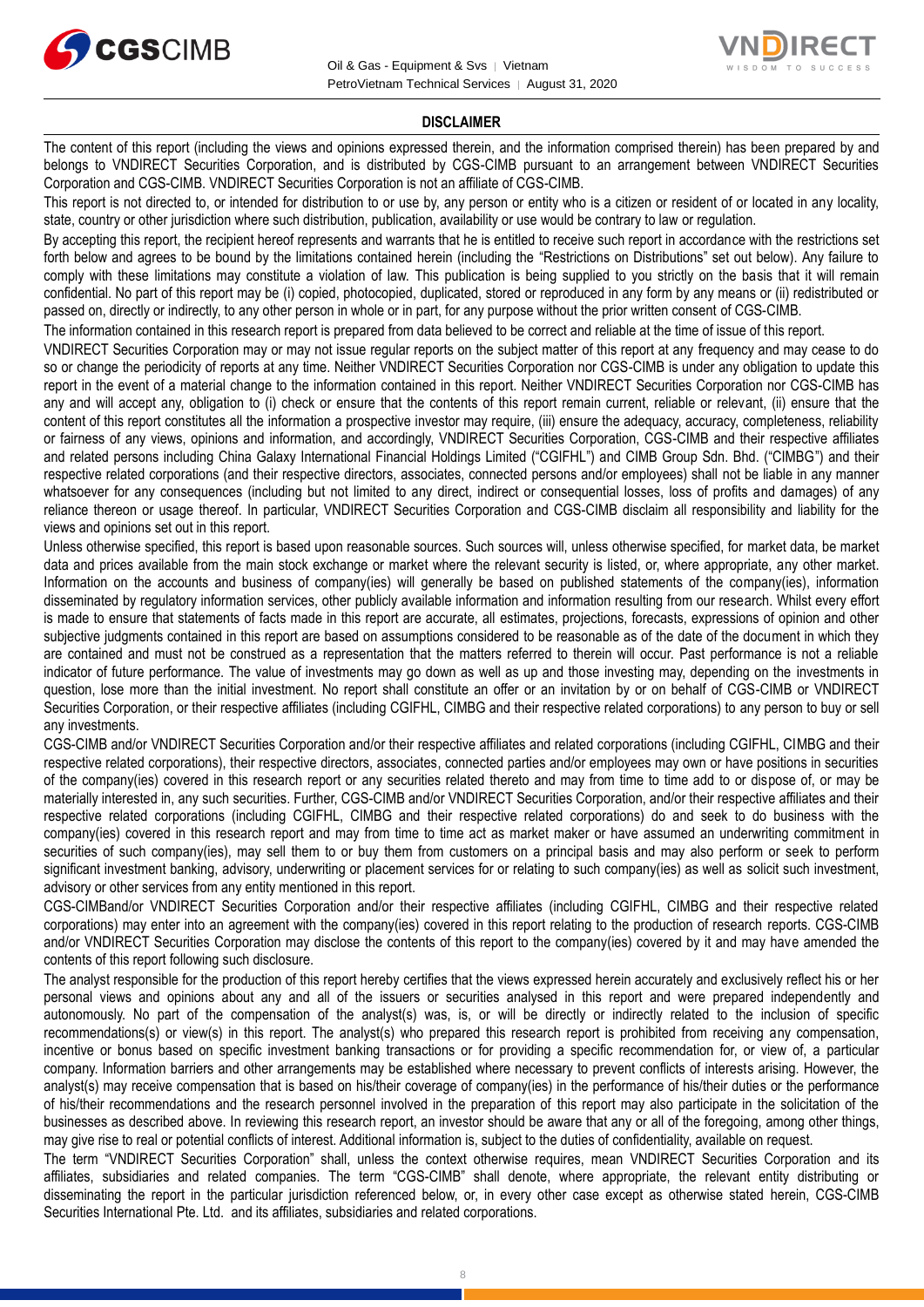



| <b>CGS-CIMB</b> |                                                                                   |                                                                 |
|-----------------|-----------------------------------------------------------------------------------|-----------------------------------------------------------------|
| Country         | <b>CGS-CIMB Entity</b>                                                            | <b>Regulated by</b>                                             |
| Hong Kong       | CGS-CIMB Securities (Hong Kong) Limited                                           | Securities and Futures Commission Hong Kong                     |
| India           | CGS-CIMB Securities (India) Private Limited                                       | Securities and Exchange Board of India (SEBI)                   |
| Indonesia       | PT CGS-CIMB Sekuritas Indonesia                                                   | Financial Services Authority of Indonesia                       |
| Malaysia        | CGS-CIMB Securities Sdn. Bhd. (formerly known<br>as Jupiter Securities Sdn. Bhd.) | Securities Commission Malaysia                                  |
| Singapore       | CGS-CIMB Research Pte. Ltd.                                                       | Monetary Authority of Singapore                                 |
| South Korea     | CGS-CIMB Securities (Hong Kong) Limited,<br>Korea Branch                          | Financial Services Commission and Financial Supervisory Service |
| Thailand        | CGS-CIMB Securities (Thailand) Co. Ltd.                                           | Securities and Exchange Commission Thailand                     |

(i) As of July 31, 2020 VNDIRECT Securities Corporation has a proprietary position in the securities (which may include but not be limited to shares, warrants, call warrants and/or any other derivatives) in the following company or companies covered or recommended in this report:  $(a)$ .

(ii) As of August 31, 2020, the analyst(s) who prepared this report, and the associate(s), has / have an interest in the securities (which may include but not be limited to shares, warrants, call warrants and/or any other derivatives) in the following company or companies covered or recommended in this report:

(a) -

This report does not purport to contain all the information that a prospective investor may require. CGS-CIMB, VNDIRECT Securities Corporation and their respective affiliates (including CGIFHL, CIMBG and their related corporations) do not make any guarantee, representation or warranty, express or implied, as to the adequacy, accuracy, completeness, reliability or fairness of any such information and opinion contained in this report. None of CGS-CIMB, VNDIRECT Securities Corporation and their respective affiliates and related persons (including CGIFHL, CIMBG and their related corporations) shall be liable in any manner whatsoever for any consequences (including but not limited to any direct, indirect or consequential losses, loss of profits and damages) of any reliance thereon or usage thereof.

This report is general in nature and has been prepared for information purposes only. It is intended for circulation amongst CGS-CIMB's and its affiliates' (including CGIFHL's, CIMBG's and their respective related corporations') clients generally and does not have regard to the specific investment objectives, financial situation and the particular needs of any specific person who may receive this report. The information and opinions in this report are not and should not be construed or considered as an offer, recommendation or solicitation to buy or sell the subject securities, related investments or other financial instruments or any derivative instrument, or any rights pertaining thereto.

Investors are advised to make their own independent evaluation of the information contained in this research report, consider their own individual investment objectives, financial situation and particular needs and consult their own professional and financial advisers as to the legal, business, financial, tax and other aspects before participating in any transaction in respect of the securities of company(ies) covered in this research report. The securities of such company(ies) may not be eligible for sale in all jurisdictions or to all categories of investors.

#### Restrictions on Distributions

**Australia:** Despite anything in this report to the contrary, this research is issued by VNDIRECT Securities Corporation and provided in Australia by CGS-CIMB Securities (Singapore) Pte. Ltd. and CGS-CIMB Securities (Hong Kong) Limited. This research is only available in Australia to persons who are "wholesale clients" (within the meaning of the Corporations Act 2001 (Cth) and is supplied solely for the use of such wholesale clients and shall not be distributed or passed on to any other person. You represent and warrant that if you are in Australia, you are a "wholesale client". This research is of a general nature only and has been prepared without taking into account the objectives, financial situation or needs of the individual recipient. CGS-CIMB Securities (Singapore) Pte. Ltd. and CGS-CIMB Securities (Hong Kong) Limited do not hold, and are not required to hold an Australian financial services license. CGS-CIMB Securities (Singapore) Pte. Ltd. and CGS-CIMB Securities (Hong Kong) Limited rely on "passporting" exemptions for entities appropriately licensed by the Monetary Authority of Singapore (under ASIC Class Order 03/1102) and the Securities and Futures Commission in Hong Kong (under ASIC Class Order 03/1103).

**Canada:** This research report has not been prepared in accordance with the disclosure requirements of Dealer Member Rule 3400 – Research Restrictions and Disclosure Requirements of the Investment Industry Regulatory Organization of Canada. For any research report distributed by CIBC, further disclosures related to CIBC conflicts of interest can be found at https://researchcentral.cibcwm.com.

**China:** For the purpose of this report, the People's Republic of China ("PRC") does not include the Hong Kong Special Administrative Region, the Macau Special Administrative Region or Taiwan. The distributor of this report has not been approved or licensed by the China Securities Regulatory Commission or any other relevant regulatory authority or governmental agency in the PRC. This report contains only marketing information. The distribution of this report is not an offer to buy or sell to any person within or outside PRC or a solicitation to any person within or outside of PRC to buy or sell any instruments described herein. This report is being issued outside the PRC to a limited number of institutional investors and may not be provided to any person other than the original recipient and may not be reproduced or used for any other purpose.

**France:** Only qualified investors within the meaning of French law shall have access to this report. This report shall not be considered as an offer to subscribe to, or used in connection with, any offer for subscription or sale or marketing or direct or indirect distribution of financial instruments and it is not intended as a solicitation for the purchase of any financial instrument.

**Germany:** This report is only directed at persons who are professional investors as defined in sec 31a(2) of the German Securities Trading Act (WpHG). This publication constitutes research of a non-binding nature on the market situation and the investment instruments cited here at the time of the publication of the information.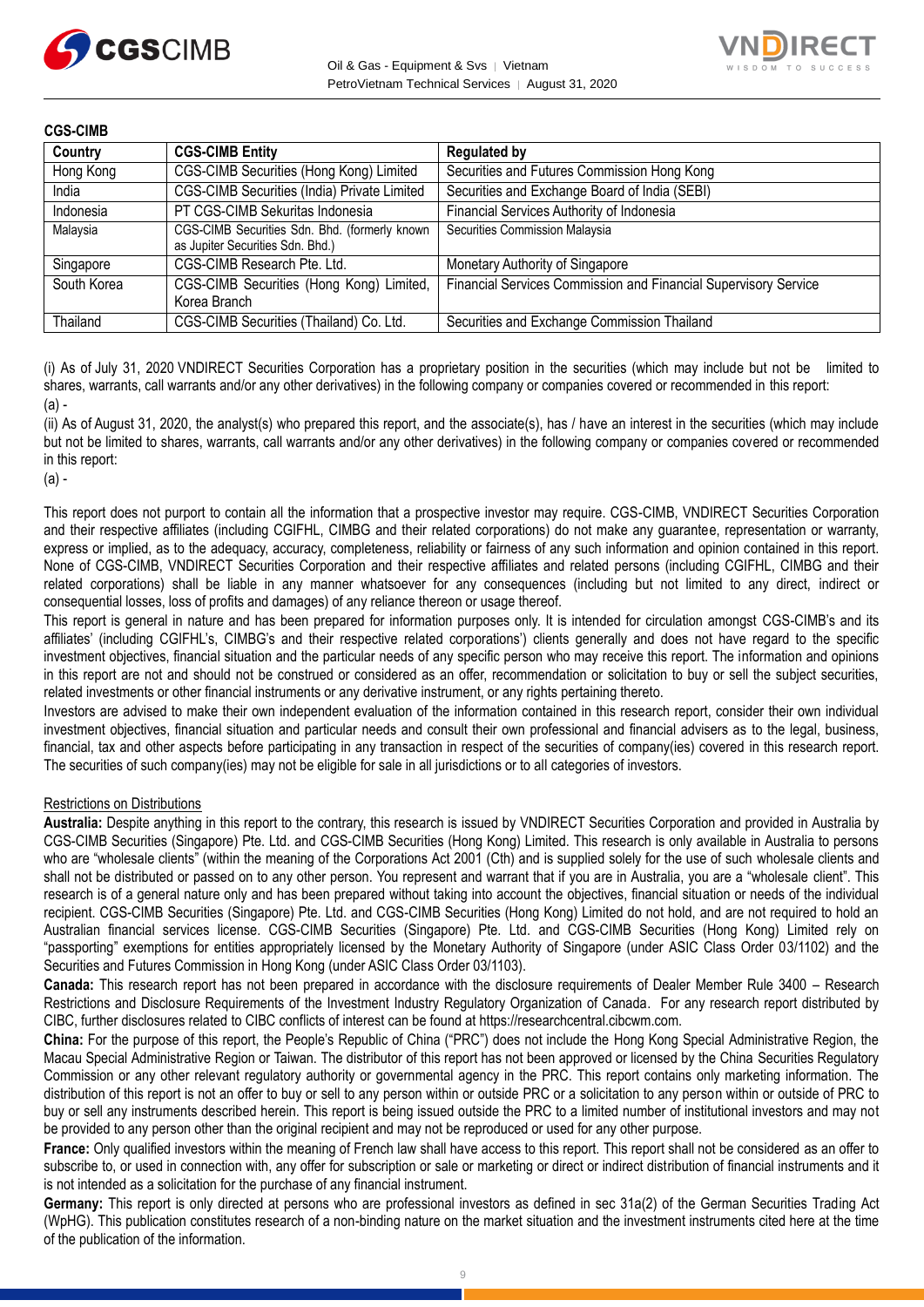



The current prices/yields in this issue are based upon closing prices from Bloomberg as of the day preceding publication. Please note that neither the German Federal Financial Supervisory Agency (BaFin), nor any other supervisory authority exercises any control over the content of this report. **Hong Kong:** This report is issued and distributed in Hong Kong by CGS-CIMB Securities (Hong Kong) Limited ("CHK") which is licensed in Hong Kong by the Securities and Futures Commission for Type 1 (dealing in securities) and Type 4 (advising on securities) activities. Any investors wishing to purchase or otherwise deal in the securities covered in this report should contact the Head of Sales at CGS-CIMB Securities (Hong Kong) Limited. The views and opinions in this research report are our own as of the date hereof and are subject to change. If the Financial Services and Markets Act of the United Kingdom or the rules of the Financial Conduct Authority apply to a recipient, our obligations owed to such recipient therein are unaffected. CHK has no obligation to update its opinion or the information in this research report.

CHK does not make a market on other securities mentioned in the report.

#### **India:**

This report is issued by VNDIRECT Securities Corporation and distributed in India by CGS-CIMB Securities (India) Private Limited ("CGS-CIMB India"). CGS-CIMB India is a subsidiary of CGS-CIMB Securities International Pte. Ltd. which in turn is a 50:50 joint venture company of CGIFHL and CIMBG. The details of the members of the group of companies of CGS-CIMB can be found at www.cgs-cimb.com, CGIFHL at www.chinastock.com.hk/en/ACG/ContactUs/index.aspx and CIMBG at www.cimb.com/en/who-we-are.html. CGS-CIMB India is registered with the National Stock Exchange of India Limited and BSE Limited as a trading and clearing member (Merchant Banking Number: INM000012037) under the Securities and Exchange Board of India (Stock Brokers and Sub-Brokers) Regulations, 1992. In accordance with the provisions of Regulation 4(g) of the Securities and Exchange Board of India (Investment Advisers) Regulations, 2013, CGS-CIMB India is not required to seek registration with the Securities and Exchange Board of India ("SEBI") as an Investment Adviser. CGS-CIMB India is registered with SEBI (SEBI Registration Number: INZ000209135) as a Research Analyst (INH000000669) pursuant to the SEBI (Research Analysts) Regulations, 2014 ("Regulations").

This report does not take into account the particular investment objectives, financial situations, or needs of the recipients. It is not intended for and does not deal with prohibitions on investment due to law/jurisdiction issues etc. which may exist for certain persons/entities. Recipients should rely on their own investigations and take their own professional advice before investment.

The report is not a "prospectus" as defined under Indian Law, including the Companies Act, 2013, and is not, and shall not be, approved by, or filed or registered with, any Indian regulator, including any Registrar of Companies in India, SEBI, any Indian stock exchange, or the Reserve Bank of India. No offer, or invitation to offer, or solicitation of subscription with respect to any such securities listed or proposed to be listed in India is being made, or intended to be made, to the public, or to any member or section of the public in India, through or pursuant to this report.

The research analysts, strategists or economists principally responsible for the preparation of this research report are segregated from the other activities of CGS-CIMB India and they have received compensation based upon various factors, including quality, accuracy and value of research, firm profitability or revenues, client feedback and competitive factors. Research analysts', strategists' or economists' compensation is not linked to investment banking or capital markets transactions performed or proposed to be performed by CGS-CIMB India or its affiliates.

CGS-CIMB India does not have actual / beneficial ownership of 1% or more securities of the subject company in this research report, at the end of the month immediately preceding the date of publication of this research report. However, since affiliates of CGS-CIMB India are engaged in the financial services business, they might have in their normal course of business financial interests or actual / beneficial ownership of one per cent or more in various companies including the subject company in this research report.

CGS-CIMB India or its associates, may: (a) from time to time, have long or short position in, and buy or sell the securities of the subject company in this research report; or (b) be engaged in any other transaction involving such securities and earn brokerage or other compensation or act as a market maker in the financial instruments of the subject company in this research report or act as an advisor or lender/borrower to such company or may have any other potential conflict of interests with respect to any recommendation and other related information and opinions.

CGS-CIMB India, its associates and the analyst engaged in preparation of this research report have not received any compensation for investment banking, merchant banking or brokerage services from the subject company mentioned in the research report in the past 12 months.

CGS-CIMB India, its associates and the analyst engaged in preparation of this research report have not managed or co-managed public offering of securities for the subject company mentioned in the research report in the past 12 months. The analyst from CGS-CIMB India engaged in preparation of this research report or his/her relative (a) do not have any financial interests in the subject company mentioned in this research report; (b) do not own 1% or more of the equity securities of the subject company mentioned in the research report as of the last day of the month preceding the publication of the research report; (c) do not have any material conflict of interest at the time of publication of the research report.

**Indonesia:** This report is issued by VNDIRECT Securities Corporation and distributed by PT CGS-CIMB Sekuritas Indonesia ("CGS-CIMB Indonesia"). The views and opinions in this research report are not our own but of VNDIRECT Securities Corporation as of the date hereof and are subject to change. CGS-CIMB Indonesia has no obligation to update the opinion or the information in this research report. This report is for private circulation only to clients of CGS-CIMB Indonesia. Neither this report nor any copy hereof may be distributed in Indonesia or to any Indonesian citizens wherever they are domiciled or to Indonesian residents except in compliance with applicable Indonesian capital market laws and regulations.

This research report is not an offer of securities in Indonesia. The securities referred to in this research report have not been registered with the Financial Services Authority (Otoritas Jasa Keuangan) pursuant to relevant capital market laws and regulations, and may not be offered or sold within the territory of the Republic of Indonesia or to Indonesian citizens through a public offering or in circumstances which constitute an offer within the meaning of the Indonesian capital market law and regulations.

**Ireland:** CGS-CIMB is not an investment firm authorised in the Republic of Ireland and no part of this document should be construed as CGS-CIMB acting as, or otherwise claiming or representing to be, an investment firm authorised in the Republic of Ireland.

**Malaysia:** This report is issued by VNDIRECT Securities Corporation and distributed in Malaysia by CGS-CIMB Securities Sdn. Bhd. (formerly known as Jupiter Securities Sdn. Bhd.) ("CGS-CIMB Malaysia") solely for the benefit of and for the exclusive use of our clients. Recipients of this report are to contact CGS-CIMB Malaysia, at 29th Floor Menara CIMB No. 1 Jalan Stesen Sentral 2, Kuala Lumpur Sentral 50470 Kuala Lumpur, Malaysia, in respect of any matters arising from or in connection with this report. CGS-CIMB Malaysia has no obligation to update, revise or reaffirm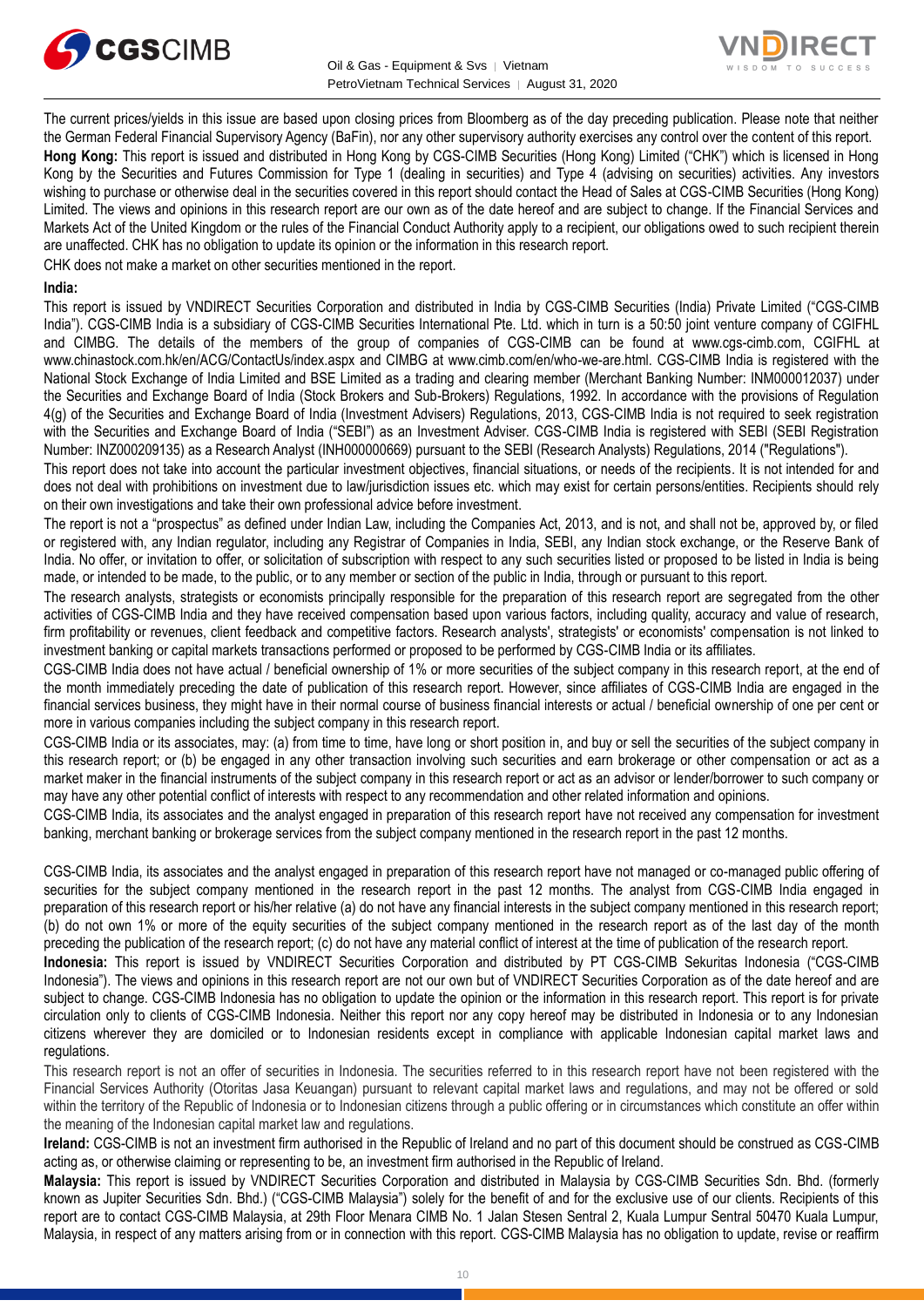



the opinion or the information in this research report after the date of this report.

**New Zealand:** In New Zealand, this report is for distribution only to persons who are wholesale clients pursuant to section 5C of the Financial Advisers Act 2008.

**Singapore:** This report is issued by VNDIRECT Securities Corporation and distributed by CGS-CIMB Research Pte Ltd ("CGS-CIMBR"). CGS-CIMBR is a financial adviser licensed under the Financial Advisers Act, Cap 110 ("FAA") for advising on investment products, by issuing or promulgating research analyses or research reports, whether in electronic, print or other form. Accordingly, CGS-CIMBR is a subject to the applicable rules under the FAA unless it is able to avail itself to any prescribed exemptions.

Recipients of this report are to contact CGS-CIMB Research Pte Ltd, 50 Raffles Place, #16-02 Singapore Land Tower, Singapore in respect of any matters arising from, or in connection with this report. CGS-CIMBR has no obligation to update the opinion or the information in this research report. This publication is strictly confidential and is for private circulation only. If you have not been sent this report by CGS-CIMBR directly, you may not rely, use or disclose to anyone else this report or its contents.

If the recipient of this research report is not an accredited investor, expert investor or institutional investor, CGS-CIMBR accepts legal responsibility for the contents of the report without any disclaimer limiting or otherwise curtailing such legal responsibility. If the recipient is an accredited investor, expert investor or institutional investor, the recipient is deemed to acknowledge that CGS-CIMBR is exempt from certain requirements under the FAA and its attendant regulations, and as such, is exempt from complying with the following:

(a) Section 25 of the FAA (obligation to disclose product information);

(b) Section 27 (duty not to make recommendation with respect to any investment product without having a reasonable basis where you may be reasonably expected to rely on the recommendation) of the FAA;

(c) MAS Notice on Information to Clients and Product Information Disclosure [Notice No. FAA-N03];

(d) MAS Notice on Recommendation on Investment Products [Notice No. FAA-N16];

(e) Section 36 (obligation on disclosure of interest in securities), and

(f) any other laws, regulations, notices, directive, guidelines, circulars and practice notes which are relates to the above, to the extent permitted by applicable laws, as may be amended from time to time, and any other laws, regulations, notices, directive, guidelines, circulars, and practice notes as we may notify you from time to time. In addition, the recipient who is an accredited investor, expert investor or institutional investor acknowledges that a CGS-CIMBR is exempt from Section 27 of the FAA, the recipient will also not be able to file a civil claim against CGS-CIMBR for any loss or damage arising from the recipient's reliance on any recommendation made by CGS-CIMBR which would otherwise be a right that is available to the recipient under Section 27 of the FAA, the recipient will also not be able to file a civil claim against CGS-CIMBR for any loss or damage arising from the recipient's reliance on any recommendation made by CGS-CIMBR which would otherwise be a right that is available to the recipient under Section 27 of the FAA.

CGS-CIMBR, its affiliates and related corporations, their directors, associates, connected parties and/or employees may own or have positions in securities of the company(ies) covered in this research report or any securities related thereto and may from time to time add to or dispose of, or may be materially interested in, any such securities. Further, CGS-CIMBR, its affiliates and its related corporations do and seek to do business with the company(ies) covered in this research report and may from time to time act as market maker or have assumed an underwriting commitment in securities of such company(ies), may sell them to or buy them from customers on a principal basis and may also perform or seek to perform significant investment banking, advisory, underwriting or placement services for or relating to such company(ies) as well as solicit such investment, advisory or other services from any entity mentioned in this report.

As of August 31, 2020,, CGS-CIMBR does not have a proprietary position in the recommended securities in this report.

CGS-CIMBR does not make a market on the securities mentioned in the report.

**South Korea:** This report is issued by VNDIRECT Securities Corporation and distributed in South Korea by CGS-CIMB Securities (Hong Kong) Limited, Korea Branch ("CGS-CIMB Korea") which is licensed as a cash equity broker, and regulated by the Financial Services Commission and Financial Supervisory Service of Korea. In South Korea, this report is for distribution only to professional investors under Article 9(5) of the Financial Investment Services and Capital Market Act of Korea ("FSCMA").

**Spain:** This document is a research report and it is addressed to institutional investors only. The research report is of a general nature and not personalised and does not constitute investment advice so, as the case may be, the recipient must seek proper advice before adopting any investment decision. This document does not constitute a public offering of securities.

CGS-CIMB is not registered with the Spanish Comision Nacional del Mercado de Valores to provide investment services.

**Sweden:** This report contains only marketing information and has not been approved by the Swedish Financial Supervisory Authority. The distribution of this report is not an offer to sell to any person in Sweden or a solicitation to any person in Sweden to buy any instruments described herein and may not be forwarded to the public in Sweden.

**Switzerland:** This report has not been prepared in accordance with the recognized self-regulatory minimal standards for research reports of banks issued by the Swiss Bankers' Association (Directives on the Independence of Financial Research).

**Thailand:** This report is issued by VNDIRECT Securities Corporation and distributed by CGS-CIMB Securities (Thailand) Co. Ltd. ("CGS-CIMB Thailand") based upon sources believed to be reliable (but their accuracy, completeness or correctness is not guaranteed). The statements or expressions of opinion herein were arrived at after due and careful consideration for use as information for investment. Such opinions are subject to change without notice and CGS-CIMB Thailand has no obligation to update the opinion or the information in this research report.

CGS-CIMB Thailand may act or acts as Market Maker, and issuer and offerer of Derivative Warrants and Structured Note which may have the following securities as its underlying securities. Investors should carefully read and study the details of the derivative warrants in the prospectus before making investment decisions.

AAV, ADVANC, AEONTS, AMATA, AOT, AWC, BANPU, BBL, BCH, BCP, BCPG, BDMS, BEC, BEM, BGC, BGRIM, BH, BJC, BPP, BTS, CBG, CENTEL, CHG, CK, CKP, COM7, CPALL, CPF, CPN, DELTA, DTAC, EA, EGCO, EPG, ERW, ESSO, GFPT, GLOBAL, GPSC, GULF, GUNKUL, HANA, HMPRO, INTUCH, IRPC, IVL, JAS, JMT, KBANK, KCE, KKP, KTB, KTC, LH, MAJOR, MBK, MEGA, MINT, MTC, ORI, OSP, PLANB, PRM, PSH, PSL, PTG, PTT, PTTEP, PTTGC, QH, RATCH, RS, SAWAD, SCB, SCC, SGP, SPALI, SPRC, STA, STEC, STPI, SUPER, TASCO, TCAP,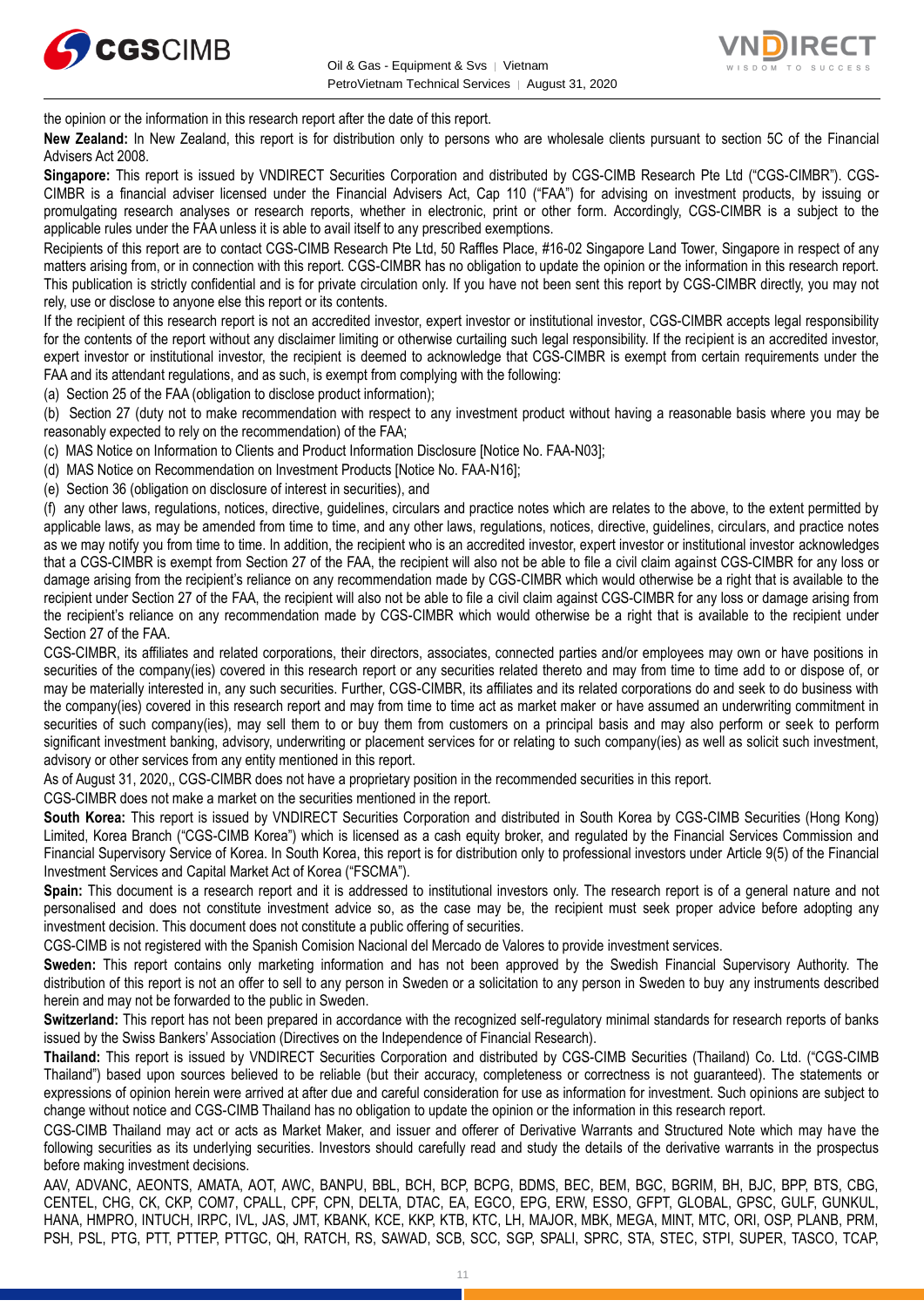



THAI, THANI, THG, TISCO, TKN, TMB, TOA, TOP, TPIPP, TQM, TRUE, TTW, TU, VGI, WHA, BEAUTY, JMART, LPN, SISB, WORK. **Corporate Governance Report:**

The disclosure of the survey result of the Thai Institute of Directors Association ("IOD") regarding corporate governance is made pursuant to the policy of the Office of the Securities and Exchange Commission. The survey of the IOD is based on the information of a company listed on the Stock Exchange of Thailand and the Market for Alternative Investment disclosed to the public and able to be accessed by a general public investor. The result, therefore, is from the perspective of a third party. It is not an evaluation of operation and is not based on inside information.

The survey result is as of the date appearing in the Corporate Governance Report of Thai Listed Companies. As a result, the survey result may be changed after that date. CGS-CIMB Thailand does not confirm nor certify the accuracy of such survey result.

| <b>Range:</b><br>Score     | 100<br>۵n<br>טע<br>ĴU | 89<br>80<br>$\overline{\phantom{a}}$ | 70<br>70<br>. . | $\overline{\phantom{a}}$<br>Below<br>$\sim$<br>. ט<br>v | : Result<br>N0<br>urve <sup>.</sup> |
|----------------------------|-----------------------|--------------------------------------|-----------------|---------------------------------------------------------|-------------------------------------|
| <b>Descrip</b><br>ription: | Lyonllont<br>∟∧∪∪แ∪เแ | 000خ<br>Verv                         | 000ن            | N/A                                                     |                                     |

**United Arab Emirates:** The distributor of this report has not been approved or licensed by the UAE Central Bank or any other relevant licensing authorities or governmental agencies in the United Arab Emirates. This report is strictly private and confidential and has not been reviewed by, deposited or registered with UAE Central Bank or any other licensing authority or governmental agencies in the United Arab Emirates. This report is being issued outside the United Arab Emirates to a limited number of institutional investors and must not be provided to any person other than the original recipient and may not be reproduced or used for any other purpose. Further, the information contained in this report is not intended to lead to the sale of investments under any subscription agreement or the conclusion of any other contract of whatsoever nature within the territory of the United Arab Emirates.

**United Kingdom and European Economic Area (EEA):** In the United Kingdom and European Economic Area, this material is also being distributed by CGS-CIMB Securities (UK) Limited ("CGS-CIMB UK"). CGS-CIMB UK is authorized and regulated by the Financial Conduct Authority and its registered office is at 27 Knightsbridge, London, SW1X7YB. The material distributed by CGS-CIMB UK has been prepared in accordance with CGS-CIMB's policies for managing conflicts of interest arising as a result of publication and distribution of this material. This material is for distribution only to, and is solely directed at, selected persons on the basis that those persons: (a) are eligible counterparties and professional clients of CGS-CIMB UK; (b) have professional experience in matters relating to investments falling within Article 19(5) of the Financial Services and Markets Act 2000 (Financial Promotion) Order 2005 (as amended, the "Order"), (c) fall within Article 49(2)(a) to (d) ("high net worth companies, unincorporated associations etc") of the Order; (d) are outside the United Kingdom subject to relevant regulation in each jurisdiction, material(all such persons together being referred to as "relevant persons"). This material is directed only at relevant persons and must not be acted on or relied on by persons who are not relevant persons. Any investment or investment activity to which this material relates is available only to relevant persons and will be engaged in only with relevant persons.

This material is categorised as non-independent for the purposes of CGS-CIMB UK and therefore does not provide an impartial or objective assessment of the subject matter and does not constitute independent research. Consequently, this material has not been prepared in accordance with legal requirements designed to promote the independence of research and will not be subject to any prohibition on dealing ahead of the dissemination of research. Therefore, this material is considered a marketing communication.

**United States:** This research report is issued by VNDIRECT Securities Corporation and distributed in the United States of America by CGS-CIMB Securities (USA) Inc, a U.S. registered broker-dealer and an affiliate of CGS-CIMB Securities Sdn. Bhd. (formerly known as Jupiter Securities Sdn. Bhd.), CGS-CIMB Research Pte Ltd, PT CGS-CIMB Sekuritas Indonesia, CGS-CIMB Securities (Thailand) Co. Ltd, CGS-CIMB Securities (Hong Kong) Limited and CGS-CIMB Securities (India) Private Limited, and is distributed solely to persons who qualify as "U.S. Institutional Investors" as defined in Rule 15a-6 under the Securities and Exchange Act of 1934. This communication is only for Institutional Investors whose ordinary business activities involve investing in shares, bonds, and associated securities and/or derivative securities and who have professional experience in such investments. Any person who is not a U.S. Institutional Investor or Major Institutional Investor must not rely on this communication. The delivery of this research report to any person in the United States of America is not a recommendation to effect any transactions in the securities discussed herein, or an endorsement of any opinion expressed herein. CGS-CIMB Securities (USA) Inc, is a FINRA/SIPC member and takes responsibility for the content of this report. For further information or to place an order in any of the above-mentioned securities please contact a registered representative of CGS-CIMB Securities (USA) Inc.

CGS-CIMB Securities (USA) Inc. does not make a market on other securities mentioned in the report.

CGS-CIMB Securities (USA) Inc. has not managed or co-managed a public offering of any of the securities mentioned in the past 12 months.

CGS-CIMB Securities (USA) Inc. has not received compensation for investment banking services from any of the company mentioned in the past 12 months.

CGS-CIMB Securities (USA) Inc. neither expects to receive nor intends to seek compensation for investment banking services from any of the company mentioned within the next 3 months.

**United States Third-Party Disclaimer:** If this report is distributed in the United States of America by Raymond James & Associates, Inc ("RJA"), this report is third-party research prepared for and distributed in the United States of America by RJA pursuant to an arrangement between RJA and CGS-CIMB Securities International Pte. Ltd. ("CGS-CIMB"). CGS-CIMB is not an affiliate of RJA. This report is distributed solely to persons who qualify as "U.S. Institutional Investors" or as "Major U.S. Institutional Investors" as defined in Rule 15a-6 under the Securities and Exchange Act of 1934, as amended. This communication is only for U.S. Institutional Investors or Major U.S. Institutional Investor whose ordinary business activities involve investing in shares, bonds, and associated securities and/or derivative securities and who have professional experience in such investments. Any person who is not a U.S. Institutional Investor or Major U.S. Institutional Investor must not rely on this communication. The delivery of this report to any person in the U.S. is not a recommendation to effect any transactions in the securities discussed herein, or an endorsement of any opinion expressed herein. If you are receiving this report in the U.S from RJA, a FINRA/SIPC member, it takes responsibility for the content of this report. For further information or to place an order in any of the above-mentioned securities please contact a registered representative of CGS-CIMB Securities (USA) Inc. or RJA.<https://raymondjames.com/InternationalEquityDisclosures>

**Other jurisdictions:** In any other jurisdictions, except if otherwise restricted by laws or regulations, this report is only for distribution to professional,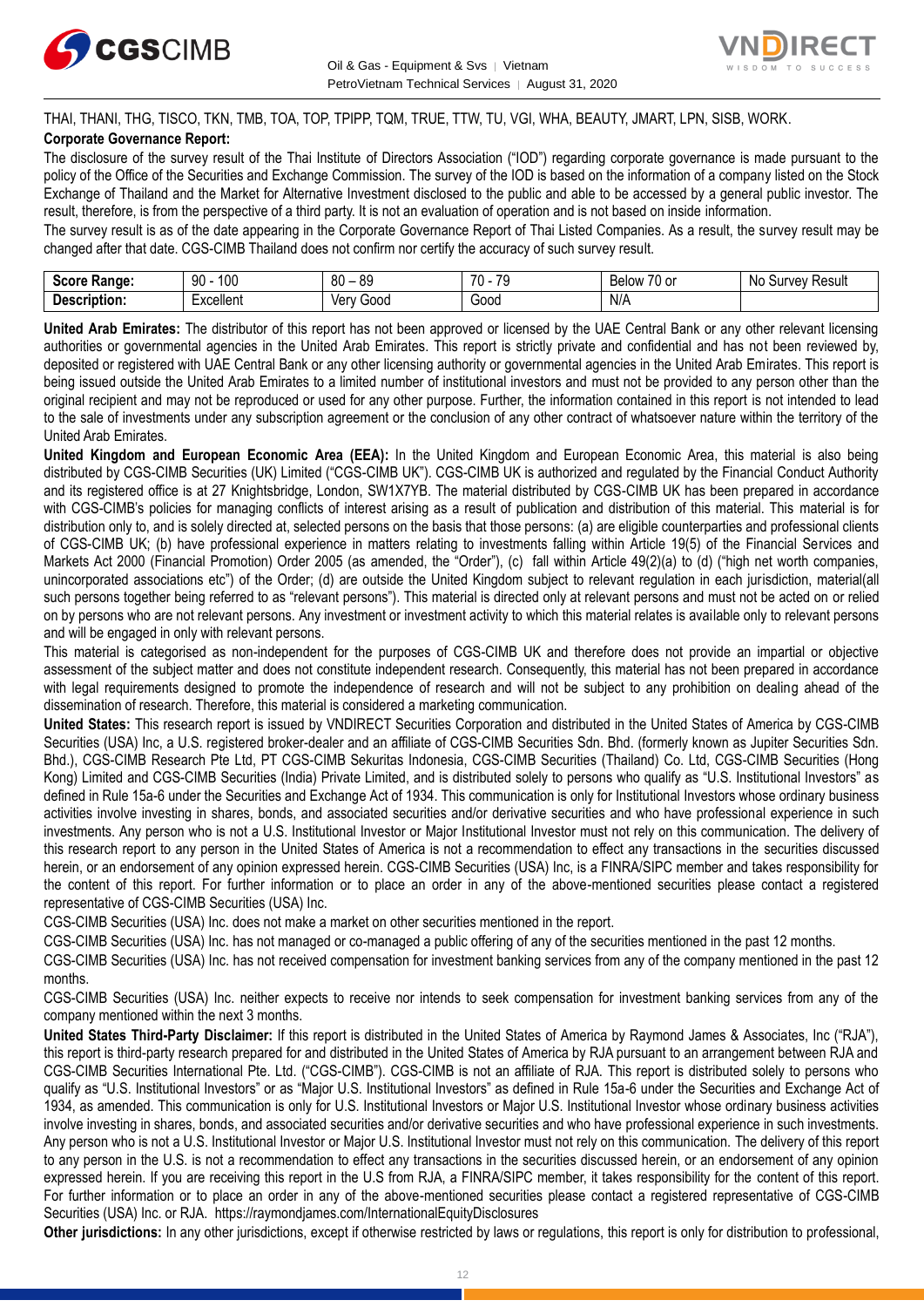



#### institutional or sophisticated investors as defined in the laws and regulations of such jurisdictions.

|  |  |  |  | Distribution of stock ratings and investment banking clients for quarter ended on 30 June 2020 |  |  |
|--|--|--|--|------------------------------------------------------------------------------------------------|--|--|

|                                                                                                | PetroVietnam Technical Services   August 31, 2020                                                      |                                |  |  |
|------------------------------------------------------------------------------------------------|--------------------------------------------------------------------------------------------------------|--------------------------------|--|--|
|                                                                                                | institutional or sophisticated investors as defined in the laws and regulations of such jurisdictions. |                                |  |  |
| Distribution of stock ratings and investment banking clients for quarter ended on 30 June 2020 |                                                                                                        |                                |  |  |
| 800 companies under coverage for quarter ended on 30 June 2020                                 |                                                                                                        |                                |  |  |
|                                                                                                | Rating Distribution (%)                                                                                | Investment Banking clients (%) |  |  |
| Add                                                                                            | 60.1%                                                                                                  | 0.4%                           |  |  |
| Hold                                                                                           | 25.9%                                                                                                  | 0.1%                           |  |  |
| Reduce                                                                                         | 14.0%                                                                                                  | 0.3%                           |  |  |

#### **Spitzer Chart for stock being researched ( 2 year data )**

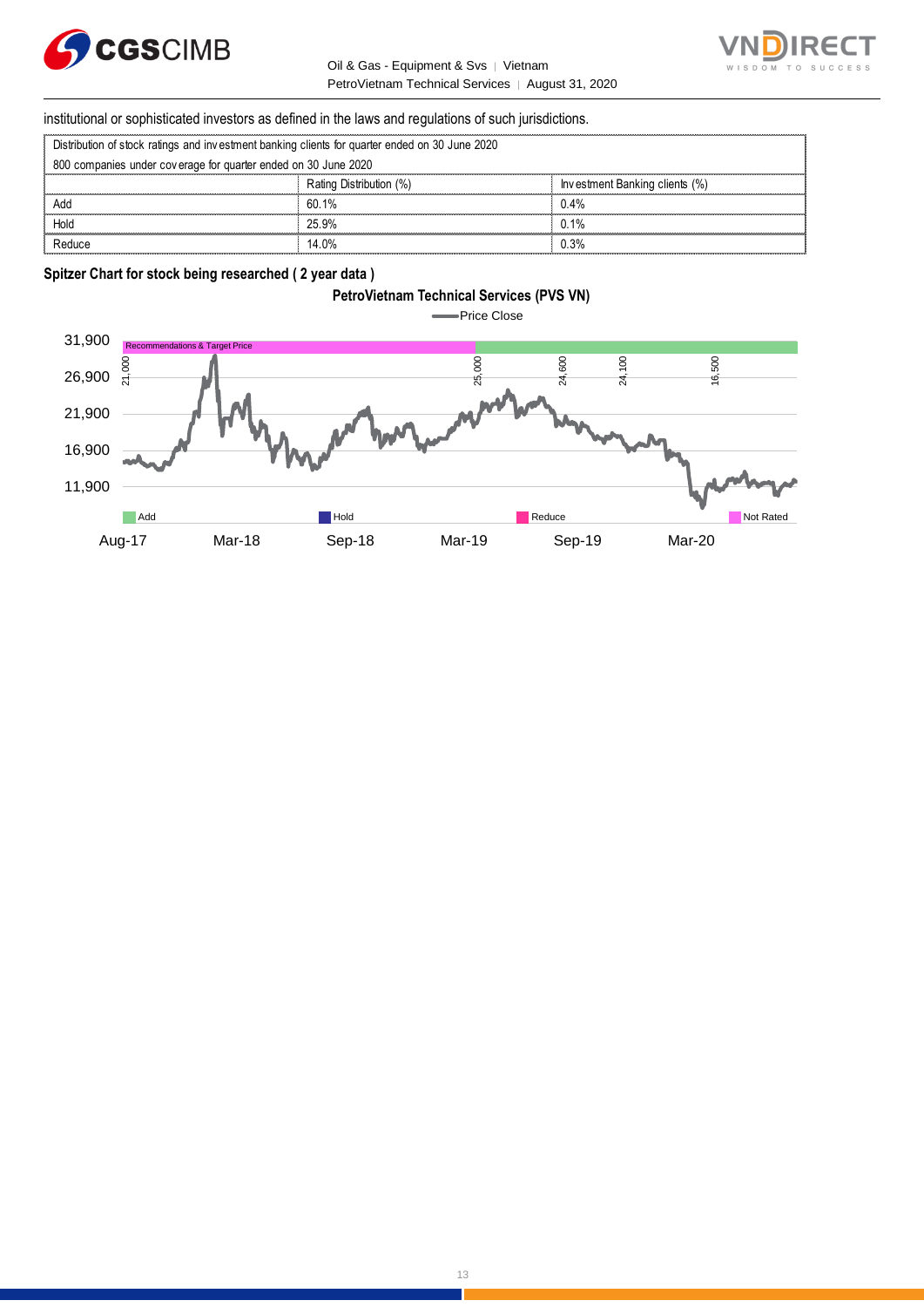



#### **Corporate Governance Report of Thai Listed Companies (CGR). CG Rating by the Thai Institute of Directors Association (Thai IOD) in 2019, Anti-Corruption 2019**

**ADVANC** – Excellent, Certified, **AEONTS** – Good, n/a, **AH** – Very Good, n/a, **AMATA** – Excellent, Declared, **ANAN** – Excellent, Declared, **AOT** – Excellent, n/a, **AP** – Excellent, Certified, **ASP** – Very Good, Certified, **BAM** – not available, n/a, **BANPU** – Excellent, Certified, **BAY** – Excellent, Certified, **BBL** – Very Good, Certified, **BCH** – Good, Certified, **BCP** - Excellent, Certified, **BCPG** – Excellent, Certified, **BDMS** – Very Good, n/a, **BEAUTY** – Good, n/a, **BEC** – Very Good, n/a, **BGRIM** – Very Good, Declared, **BH** - Good, n/a, **BJC** – Very Good, n/a, **BJCHI** – Very Good, Certified, **BLA** – Very Good, Certified, **BPP** – Very Good, Declared, **BR** - Good, n/a, **BTS** - Excellent, Certified, **CBG** – Very Good, n/a, **CCET** – Good, n/a, **CENTEL** – Very Good, Certified, **CHAYO** - Good, n/a, **CHG** – Very Good, Declared, **CK** – Excellent, n/a, **COL** – Excellent, Declared, **CPALL** – Excellent, Certified, **CPF** – Excellent, Certified, **CPN** - Excellent, Certified, **CPNREIT** – not available, n/a, **CRC** – not available, n/a, **DELTA** - Excellent, Declared, **DEMCO** – Excellent, Certified, **DDD** – Very Good, n/a, **DIF** – not available, n/a, **DREIT** – not available, n/a, **DTAC** – Excellent, Certified, **EA** – Excellent, n/a, **ECL** – Very Good, Certified, **EGCO** - Excellent, Certified, **EPG** – Very Good, n/a, **ERW** – Very Good, n/a, **GFPT** - Excellent, Certified, **GGC** – Excellent, Certified, **GLOBAL** – Very Good, n/a, **GLOW** – Very Good, Certified, **GPSC** – Excellent, Certified, **GULF** – Very Good, n/a, **GUNKUL** – Excellent, Certified, **HANA** - Excellent, Certified, **HMPRO** - Excellent, Certified, **HUMAN** – Good, n/a, **ICHI** – Excellent, Declared, **III** – Excellent, n/a, **INTUCH** - Excellent, Certified, **IRPC** – Excellent, Certified, **ITD** – Very Good, n/a, **IVL** - Excellent, Certified, **JASIF** – not available, n/a, **BJC** – Very Good, n/a, **JMT** – Very Good, n/a, **KBANK** - Excellent, Certified, **KCE** - Excellent, Certified, **KKP** – Excellent, Certified, **KSL** – Excellent, Certified, **KTB** - Excellent, Certified, **KTC** – Excellent, Certified, **LH** - Excellent, n/a, **LPN** – Excellent, Certified, **M** – Very Good, Certified, **MACO** – Very Good, n/a, **MAJOR** – Very Good, n/a, **MAKRO** – Excellent, Certified, **MALEE** – Excellent, Certified, **MC** – Excellent, Certified, **MCOT** – Excellent, Certified, **MEGA** – Very Good, n/a, **MINT** - Excellent, Certified, **MK** – Very Good, n/a, **MTC** – Excellent, n/a, **NETBAY** – Very Good, n/a, **OSP** – Very Good, n/a, **PLANB** – Excellent, Certified, **PLAT** – Very Good, Certified, **PR9** – Excellent, n/a, **PSH** – Excellent, Certified, **PSTC** – Very Good, Certified, **PTT** - Excellent, Certified, **PTTEP** - Excellent, Certified, **PTTGC** - Excellent, Certified, **QH** – Excellent, Certified, **RATCH** – Excellent, Certified, **ROBINS** – Excellent, Certified, **RS** – Excellent, n/a, **RSP** – not available, n/a, **S** – Excellent, n/a, **SAPPE** – Very Good, Declared, **SAT** – Excellent, Certified, **SAWAD** – Very Good, n/a, **SC** – Excellent, Certified, **SCB** - Excellent, Certified, **SCC** – Excellent, Certified, **SCN** – Excellent, Certified, **SF** – Good, n/a, **SHR** – not available, n/a, **SIRI** – Very Good, Certified, **SPA** - Good, n/a, **SPALI** - Excellent, n/a, **SPRC** – Excellent, Certified, **STA** – Very Good, Certified, **STEC** – Excellent, n/a, **SVI** – Excellent, Certified, **SYNEX** – Excellent, Certified, **TASCO** – Excellent, Certified, **TCAP** – Excellent, Certified, **THANI** – Excellent, Certified, **TIPCO** – Very Good, Certified, **TISCO** - Excellent, Certified, **TKN** – Very Good, n/a, **TMB** - Excellent, Certified, **TNR** – Very Good, Certified, **TOP** - Excellent, Certified, **TPCH** – Good, n/a, **TPIPP** – Good, n/a, **TRUE** – Excellent, Certified, **TU** – Excellent, Certified, **TVO** – Excellent, Declared, **UNIQ** – not available, n/a, **VGI** – Excellent, Certified, **WHA** – Excellent, Certified, **WHART** – not available, n/a, **WICE** – Excellent, Certified, **WORK** – Good, n/a.

1 CG Score 2019 from Thai Institute of Directors Association (IOD)

2 AGM Level 2018 from Thai Investors Association

3 Companies participating in Thailand's Private Sector Collective Action Coalition Against Corruption programme (Thai CAC) under Thai Institute of Directors (as of November 30, 2018) are categorised into:

companies that have declared their intention to join CAC, and companies certified by CAC.

4 [The Stock Exchange of Thailand : the record of listed companies with corporate sustainable development "Thai sustainability Investment 2018" included:](http://www.set.or.th/sustainable_dev/en/sr/sri/tsi_p1.html)

SET and mai listed companies passed the assessment conducted by the Stock Exchange of Thailand: THSI (SET) and THSI (mai)

SET listed companies passed the assessment conducted by the Dow Jones Sustainability Indices (DJSI)

#### **RECOMMENDATION FRAMEWORK**

| <b>Stock Ratings</b>   | Definition:                                                                                                                                                                                                                                                       |
|------------------------|-------------------------------------------------------------------------------------------------------------------------------------------------------------------------------------------------------------------------------------------------------------------|
| Add                    | The stock's total return is expected to reach 15% or higher over the next 12 months.                                                                                                                                                                              |
| Hold                   | The stock's total return is expected to be between negative 10% and positive 15% over the next 12 months.                                                                                                                                                         |
| Reduce                 | The stock's total return is expected to fall below negative 10% over the next 12 months.                                                                                                                                                                          |
|                        | The total expected return of a stock is defined as the sum of the:(i) percentage difference between the target price and the current price and (ii)<br>the forward net dividend yields of the stock. Stock price targets have an investment horizon of 12 months. |
| <b>Sector Ratings</b>  | Definition:                                                                                                                                                                                                                                                       |
| Overweight             | An Overweight rating means stocks in the sector have, on a market cap-weighted basis, a positive absolute<br>recommendation.                                                                                                                                      |
| Neutral                | A Neutral rating means stocks in the sector have, on a market cap-weighted basis, a neutral absolute recommendation.                                                                                                                                              |
| Underweight            | An Underweight rating means stocks in the sector have, on a market cap-weighted basis, a negative absolute<br>recommendation.                                                                                                                                     |
| <b>Country Ratings</b> | Definition:                                                                                                                                                                                                                                                       |
| Overweight             | An Overweight rating means investors should be positioned with an above-market weight in this country relative to<br>benchmark.                                                                                                                                   |
| Neutral                | A Neutral rating means investors should be positioned with a neutral weight in this country relative to benchmark.                                                                                                                                                |
| Underweight            | An Underweight rating means investors should be positioned with a below-market weight in this country relative to<br>benchmark.                                                                                                                                   |

#### **Hien Tran Khanh – Deputy Head of Research** Email: [hien.trankhanh@vndirect.com.vn](mailto:hien.trankhanh@vndirect.com.vn)

**Mai PHAM – Senior Analyst** Email: [mai.phamle@vndirect.com.vn](mailto:mai.phamle@vndirect.com.vn)